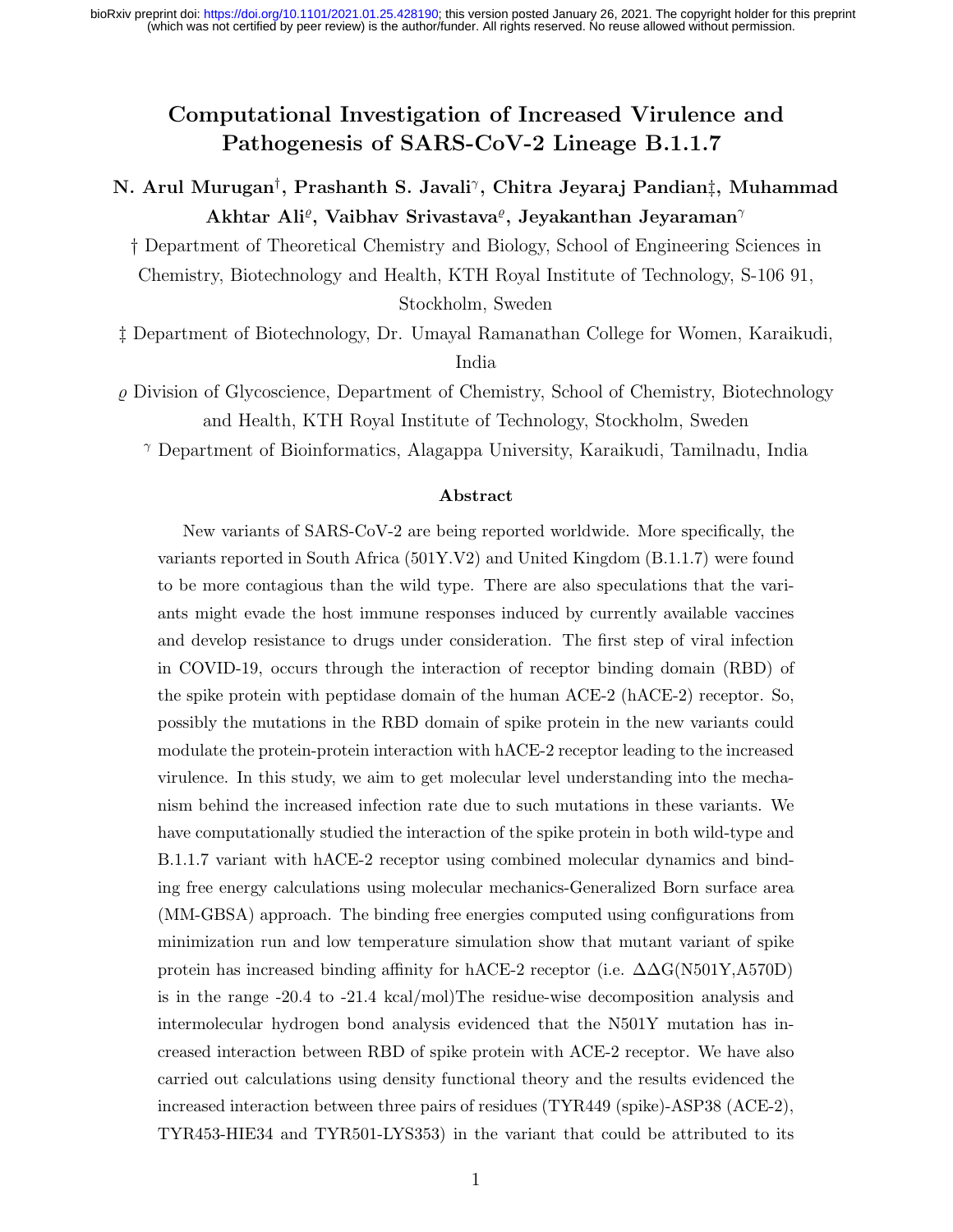increased virulence. The free energies of wild-type and mutant variants of the spike protein computed from MM-GBSA approach suggests that latter variant is stable by about -10.4 kcal/mol when compared to wild type suggesting that it will be retained in the evolution due to increased stability. We demonstrate that with the use of the stateof-the art of computational approaches, we can in advance predict the more virulent nature of variants of SARS-CoV-2 and alert the world health-care system.

Keywords SARS-CoV-2; B117 variant; Spike protein:ACE-2 receptor complex; COVID-19; Molecular Mechanics-Generalized Born Surface Area approach; QM fragmentation scheme.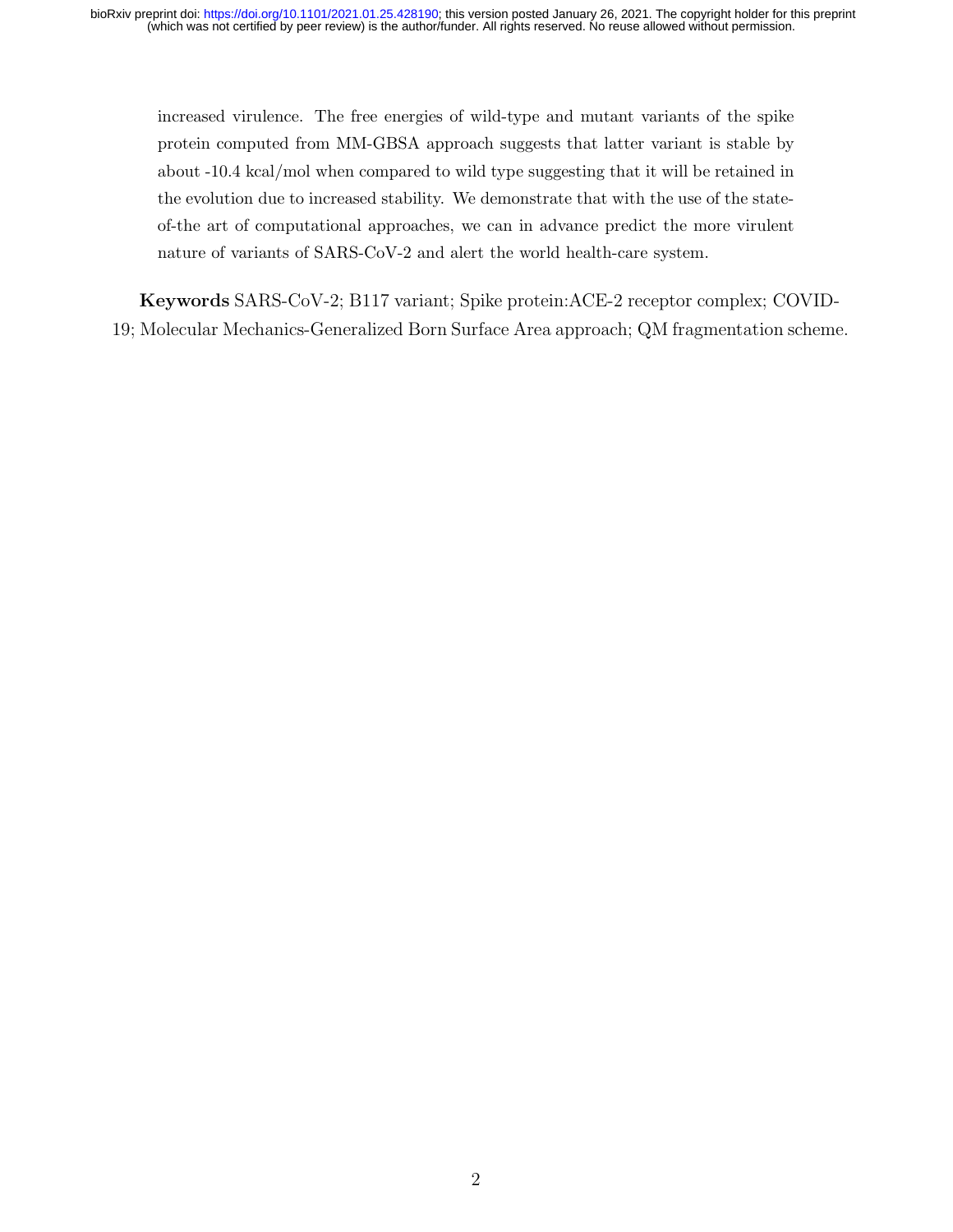# 1 Introduction

A distinct phylogenetic cluster of Severe Acute Respiratory Syndrome Coronavirus-2 (SARS-CoV-2) referred as VUI 202012/01 (Variant Under Investigation, year 2020, month 12, variant 01) belonging to the lineage B.1.1.7 was recently identified in the United Kingdom through viral genome sequencing.<sup>1</sup> It was found that this variant has unusual multiple mutations especially in the spike protein namely N501Y, A570D mutations in receptor binding domain (RBD) and H69/V70, 144/145 deletion mutations in S1 sub unit besides P681H, T716I, S982A, D1118H mutations in S2 sub unit.<sup>2</sup> Driven by the increased infectiousness of this new strain, about 50,000 individuals per day had been infected in the United Kingdom till first week of January 2021 with the first case being identified on 20th September, 2020.<sup>3</sup> VUI 202012/01 cluster varies by 29 nucleotide substitutions from the Wuhan strain that is much higher than the recent molecular clock predictions of about 2 substitutions per month.<sup>1</sup> The non-synonymous mutations in the spike protein for VUI 202012/01 variant is higher than the expected random mutations and about 27  $\%$  of 22 nucleotide substitutions in the S-gene are acquired from common ancestor next strain clade 20B.<sup>4</sup> Phylogenetic analysis of this variant evidenced 14 non-synonymous mutations involving amino acid alterations; 6 synonymous non-amino acid altering mutations and 3 deletion mutations.<sup>1</sup> The six synonymous mutations include five mutations in ORF1ab namely C913T, C16176T, C14676T, C5986T, C15279T and one mutation in M gene viz. T26801C.<sup>1</sup> Three deletion mutations in VUI 202012/01 variant comprise of i) several spontaneous double deletions (69/70 deletion) that possibly cause conformational change in the spike protein; ii) spontaneous multiple mutation (P681H) near high variability S1/S2 furin cleavage site and iii) open reading frame 8 (ORF8) stop codon (Q27stop) mutation.<sup>5</sup> The N501Y mutation occurring in the RDB of spike protein is proposed to increase the binding affinity of the spike protein to murine and human angiotensin-converting enzyme-2 (ACE-2) receptors.<sup>6,7</sup> Accumulation of high mutation rates within short time periods suggest that this variant might not have emerged from gradual accumulation of mutations but could have arisen by selection pressure through intrapatient virus genetic diversity after convalescent plasma treatment.<sup>8</sup> The probable sources that has given rise to this variant with multiple mutations can be explained by three possible processes namely i) prolonged SARS-CoV-2 infection in immune-deficient/suppressed patients leading to accumulation of immune evading mutations at higher rate; ii) adaptation process of SARS-CoV-2 as in the case of Y453F mutation or 69/70 deletions that have occurred in different animal species followed by zoonotic transmission to human host and iii) antibody-mediated selective pressure creating multiple genetic changes in SARS-CoV-2 through direct selection or by genetic hitchhiking.<sup>9,10</sup> Experimental studies have suggested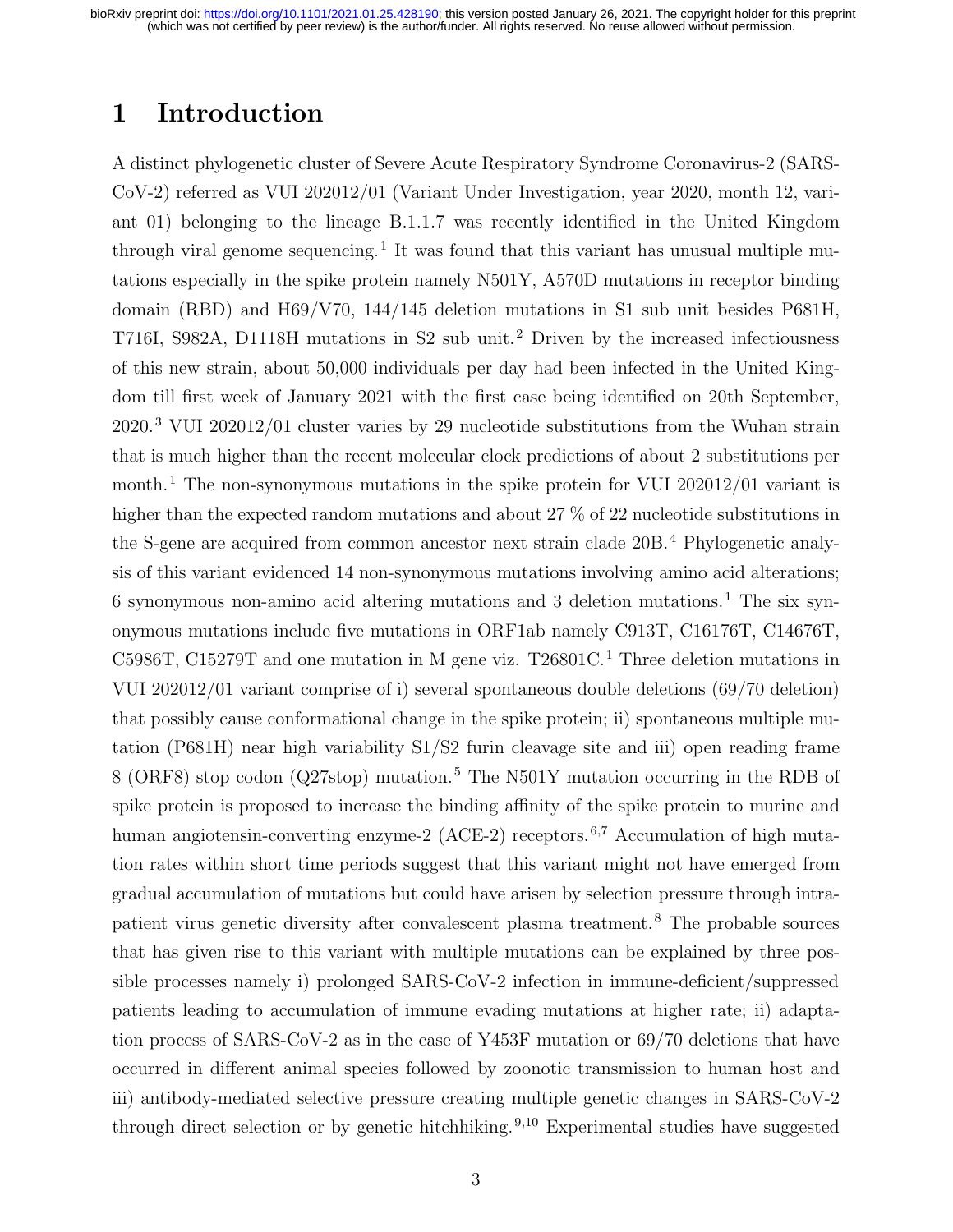that N501Y mutation in the RBD region of spike protein at position 501 can increase its affinity to the ACE-2 receptor.<sup>11</sup> Animal studies using mouse model have also evidenced increased infectivity and virulence of N501Y mutation in SARS-CoV-2.<sup>12</sup> Moreover, mutation in the residue P681H that creates furin cleavage among S1 and S2 sub-units of the spike protein resulted in enhanced SARS-CoV-2 variant transmission and entry into host respiratory epithelial cells in animal models.<sup>13,14</sup> The double deletion mutation involving amino acids at sites 69-70 in N terminal domain of the spike protein is a recurrent mutation that has been recorded in multiple lineages linked to various RDB mutations.<sup>15</sup> High frequency of the recurrent deletion mutations in RDB region of the spike protein were evidenced in Y453F mutation in Denmark's mink-associated Y453F mutant outbreak and N439K mutation associated infections in human.<sup>16</sup> Other significant mutation in B.1.1.7 variant occurs in ORF8 Q27 stop codon that truncate and inactivates ORF8 protein favouring further downstream mutations.<sup>17</sup> For instance, the Singaporean strain had double deletions mutations leading to ablated ORF8 and truncated ORF7b expression besides 382nt deletion associated with reduced post-infection inflammation with milder clinical infection.<sup>17</sup> Several studies have also reported that ORF8 deletion mutation has only modest effect on the replication of SARS-CoV-2 in the primary airway cells of human when compared to virus without this ORF8 deletion.<sup>18</sup> Therefore, mutations in the critical residues of the RBD region plays a very important role in enhancing the interactions between the spike protein of SARS-CoV-2 and the ACE-2 receptor.<sup>19</sup> Presence of F486 in RBD site instead of usual I472 can result in the formation of strong aromatic-aromatic interactions.<sup>20</sup> This aromatic interaction is formed between Y83 of ACE2 and E484 in CTD, instead of ionic interactions between P470 in RBD and K31 which provide higher affinity for receptor binding.<sup>21</sup> Though there is no evidence that B.1.1.7 variant could produce severe illness compared to other SARS-CoV-2 strains, the following possible implications has been suggested for the new variant. The UK reports that the new variant has increased transmissible rate of about 70 % besides increase in reproductive number by  $0.4<sup>22</sup>$  The UK variant was also found to have impact on diagnosis of SARS-CoV-2 as the deletion mutations in 69-70 can cause negative result from S-gene in RT-PCR assay.23–26 Mutations in the RBD of spike protein or other surface structures can alter the antigenic property of new SARS-CoV-2 variant that could lead to reduction in neutralization activity of antibodies and thereby resulting in higher risk of reinfection or decreased effectiveness of vaccines.<sup>27</sup> Therefore, there is an urgent need to study the mutation pattern of SARS-CoV-2 and mechanism of virulence or pathogenesis of new variant B.1.1.7 to develop effective therapeutics. Based on the above considerations, in the present study, we have comprehensively investigated the multiple mutations in the genome of new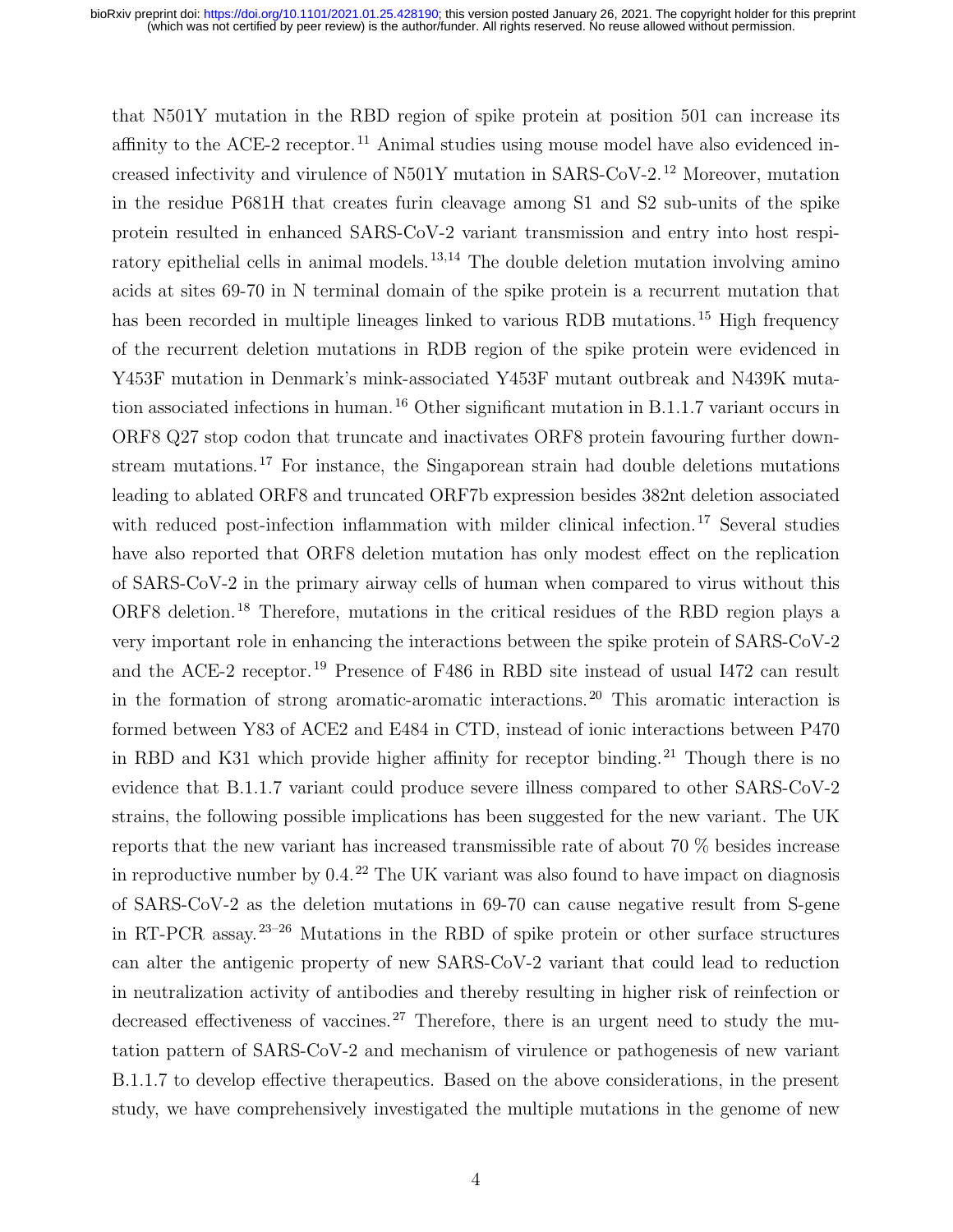SARS-CoV-2 variant B.1.1.7 besides its potential role in viral entry, replication or pathogenesis in comparison with the wild-type Wuhan strain and less contagious variants. This study also includes mutation pattern analysis, phylogenetic study and the possible sources of new variant B.1.1.7 through genomic analysis of SARS-CoV-2 sequences retrieved using Nextstrain data from GISAID for different geographical locations like India, Nigeria, United Kingdom and United Arab Emirates. Here, molecular dynamics simulation, free energy calculations and electronic structure theory based analysis of interactions of the residues from RBD domain of the spike protein and the ACE-2 receptor were performed to explore the stabilizing interactions in the formation of protein-protein complex and the effect of mutations (occurring in the RBD domain of the spike protein) in modulating complex stability. The findings of the study will enhance the understanding of genomic properties of new variant B.1.1.7 and the possible implications of its mutations on the viral protein structure that will offer a clue for futuristic development of novel therapeutics or potent vaccine against SARS-CoV-2.

# 2 Results and Discussion

The binding free energies based on  $MM-GBSA$  approach<sup>28,29</sup> have been presented for configurations corresponding to minimization run and low temperature simulation (30 K and 1 atm pressure). The results corresponding to low temperature have been used since the entropic contributions are less significant in this condition. Further we will be able to compare the results from force-field methods to interaction energies computed using approaches based on quantum mechanics (QM). The binding free energies for the RBD domain of the spike protein with the ACE-2 receptor<sup>30</sup> are given in Table 1. In particular, two cases namely wild type and mutant variants of the spike proteins were considered as receptors. As we see, the binding free energy for mutant (using the configuration from the minimization ) are lower by about 20 kcal/mol when compared to wild type spike protein (will be referred as set-1). The trend remains the same even in the case of calculations using trajectories corresponding to low temperature simulation. Now the difference between the binding free energies for mutant when compared to wild type with ACE-2 receptor is about -21.0 kcal/mol (will be referred as set-2). Interestingly, the binding free energies obtained in this set of calculations are quantitatively lower when compared to results from minimization run. It has to be attributed that the low temperature simulation allows the system to sample configurational phase space which corresponds to minimum free energies. The binding free energies have the contributions from van der Waals and electrostatic interactions between spike protein-ACE-2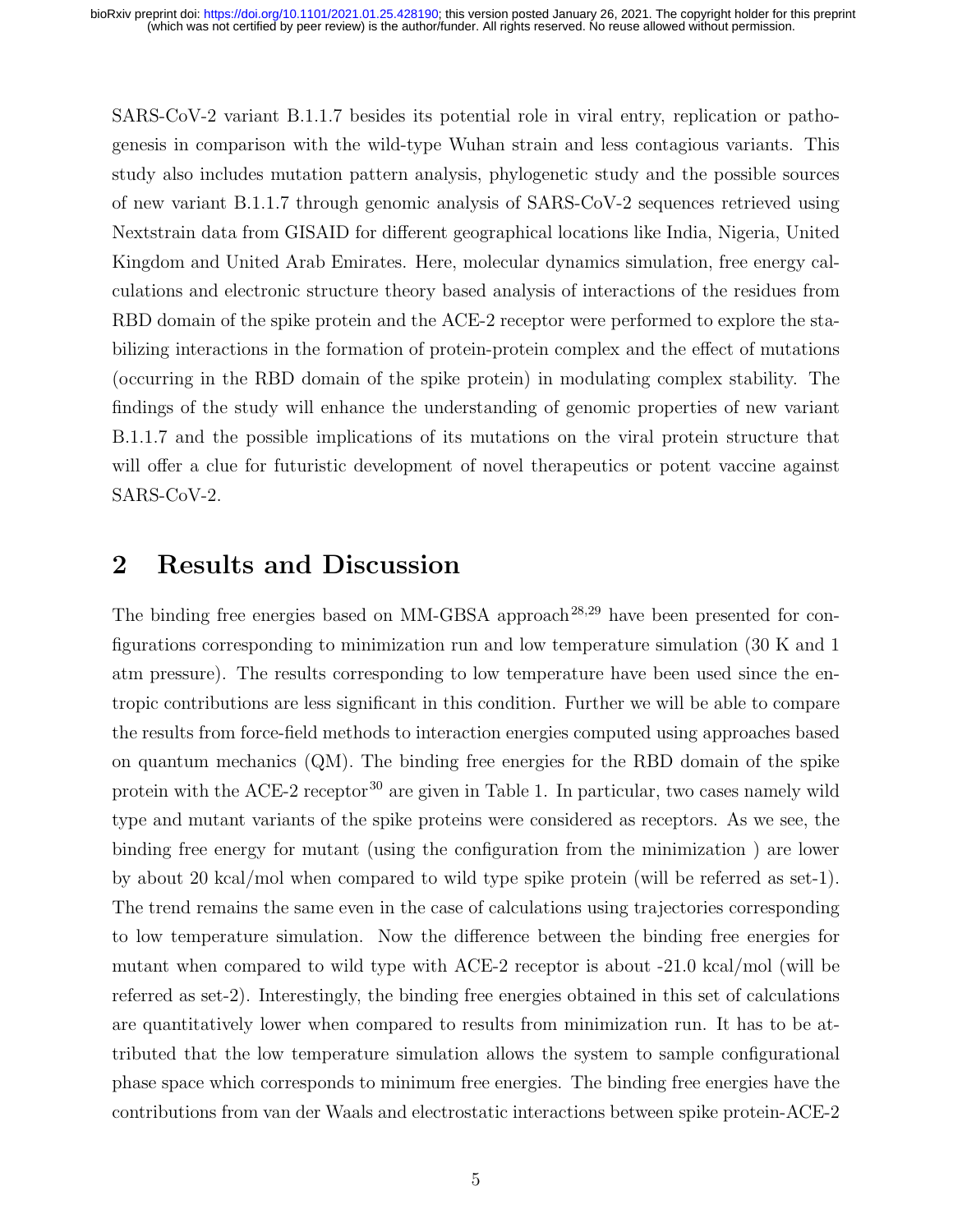receptor and the polar and non-polar solvation free energy contributions.<sup>28,29</sup> The latter two terms account for the change in free energies associated with protein-protein complex formation in aqueous solvent like environment. The effect of solvent is to screen the charges on the amino acids and so the polar solvation free energy contributions generally are positive.<sup>31</sup> The electrostatic interactions and van der Waals interactions are contributing to the stabilization of the complex formation. The overall, electrostatic interactions are against the complex formation as the sum of electrostatic interaction and polar solvation free energies are positive. The values are respectively 102 and 77 kcal/mol for wild type and mutant variant of the spike protein with ACE-2 receptor (we refer to the results corresponding to set-2) and the complexes will be referred as wt-spike:ACE-2 and mt-spike:ACE-2 respectively. Therefore, the protein-protein complexation is driven by hydrophobic interactions between the residues in the spike protein with residues in the ACE-2 receptor. The van der Waals interactions are as much as -146 and -142 kcal/mol for the wild type and mutant variant of the spike protein with ACE-2 receptor. Interestingly, the N501Y mutation has lowered the van der Waals interaction (by about 4 kcal/mol while benefited due to increased electrostatic interaction by about 25 kcal/mol). The non-polar solvation contribution to the binding free energies are almost comparable in both cases even though its overall effect is to stabilize the complex formation.

We have analysed the residue-wise contributions to the binding free energies and this analysis has been carried out for both the spike protein and the ACE-2 receptor. Since our focus is to investigate the effect of mutations on the binding free energies in the complex formation, we have only presented the results for the spike protein. As we discussed earlier, we have only considered two mutations occurring in the RBD domain namely N501Y and A570D. The latter mutation occurs in the N-terminal domain which is located far away from the interfacial region involved in the protein-protein interaction (Refer to Figure 1a). So, it is expected that the latter mutation has no or less significant effect on the proteinprotein interaction and the former one is supposed to have major contribution to difference in binding free energies between the wild-type and mutant variants of the spike protein with ACE-2 receptor. Figure 2a shows the residue wise contributions to the binding free energies from the residues of the spike protein and both wild type and mutant variants were considered. The numbering of the residues has been done as if they are in the whole spike protein even though we have studied only the RBD domain of this protein (322-580). In order to see the residues that are dominantly contributing to difference in binding free energies, we have computed  $\Delta\Delta E_{\text{Res(spike)}}(wt \to mt)$ . One would expect major contribution from 501 residue as this corresponds to mutation site located in the interfacial region. However, the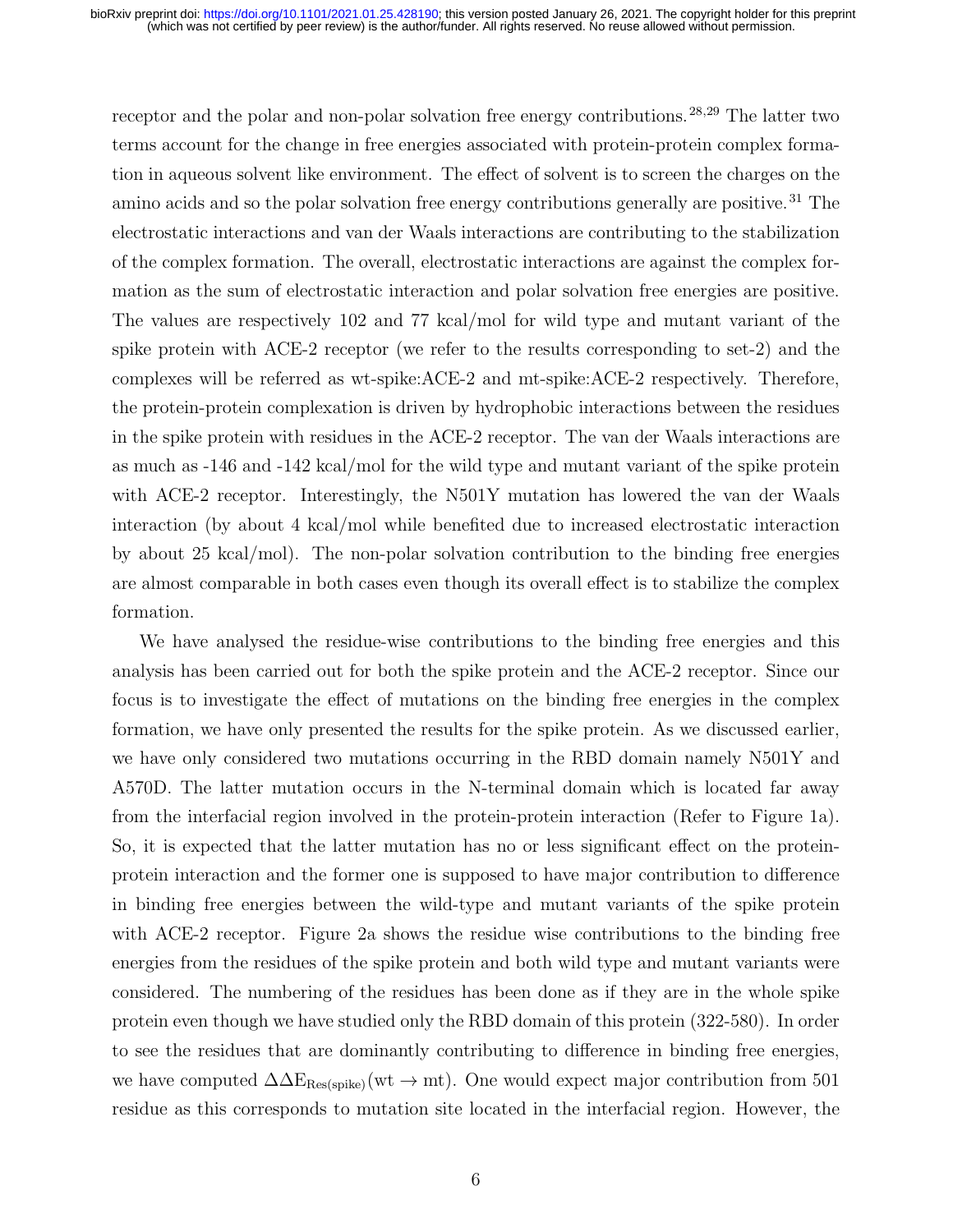contributions from many other residues are not less significant which has to be attributed to the fact that the mutation occurring in 501 position also alters the distance between the other residues of the spike protein and ACE-2 receptor residues and so the interactions are altered significantly. How ever the major changes are observed for two residues 417 and 501. As expected the  $\Delta\Delta E_{\text{Res(spike)}}(wt \to mt)$  has stabilizing contribution (i.e. negative in magnitude and amounts to -7.7 kcal/mol) to the complex formation. It is also worth noticing that in the wild type variant, the 501 residue has destabilizing contribution to the complex formation (refer to the positive value for  $\Delta E_{\text{Res(spike)}}$  for this residue in the case of wild type in Figure 2a). The contribution due to residue 417 is rather positive which suggests that this residue contributes to destabilization of complex formation in the case of N501Y mutant. In addition to stabilizing contributions from residue 501, there are other residues such as 486, 489, 493, 496, 500, 502 are stabilizing the mutant N501Y with a contribution  $\langle$  -1 kcal/mol.

Table 1: Various contributions to the binding free energies of wild-type and mutant variants of the spike protein with the ACE-2 receptor. The free energies were computed using MM-GBSA approach and the energies are in kcal/mol.

| System                         | $\Delta E_{vdw}$ | $\Delta E_{elec}$ | $\Delta G_{GB}$ | $\Delta G_{SA}$ | $\Delta G_{binding}$ |  |  |
|--------------------------------|------------------|-------------------|-----------------|-----------------|----------------------|--|--|
| Minimization                   |                  |                   |                 |                 |                      |  |  |
| wt-spike                       | $-83.55$         | $-1042.27$        | 1092.09         | -12.66          | $-46.39$             |  |  |
| $B.1.1.7$ spike<br>$-91.70$    |                  | $-979.95$         | 1018.80         | -13.98          | $-66.83$             |  |  |
| $\Delta\Delta G($ N501Y,A570D) |                  |                   |                 |                 | $-20.44$             |  |  |
| Low temperature simulation     |                  |                   |                 |                 |                      |  |  |
| wt-spike                       | $-145.57$        | $-1118.60$        | 1220.65         | -18.99          | $-62.51$             |  |  |
| $B.1.1.7$ spike                | $-142.18$        | -998.37           | 1075.55 -18.89  |                 | $-83.90$             |  |  |
| $\Delta\Delta G($ N501Y,A570D) |                  |                   |                 |                 | $-21.39$             |  |  |

Further to address the stability of the two protein-protein complexes (i.e wt-spike:ACE-2 and mt-spike:ACE-2), root mean square displacement (RMSD), root mean square fluctuation (RMFS) and hydrogen bond analysis were carried out using the trajectories corresponding to 50 ns production run. The results for RMSD are given in Figure 3a and 3c while the RMSF results are given in 3b and 3d. The first configuration in the production run has been used as the reference for computing RMSD and the values are presented for the spike protein and the ACE-2 protein separately. The RMSD values are shown to fluctuate over a larger range for the spike protein when compared to ACE-2 receptor which indicates the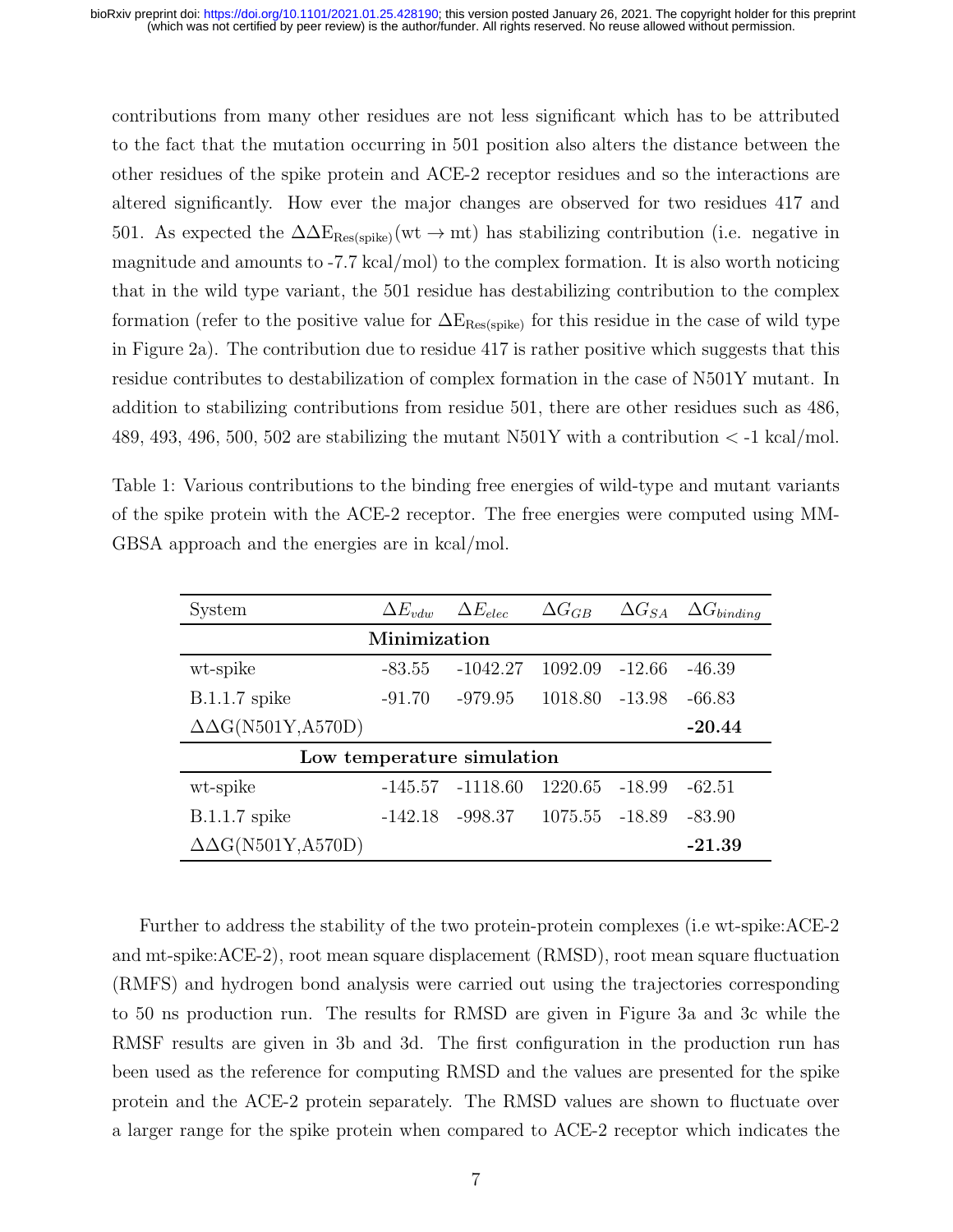former biomolecule undergoes larger conformational flexibility than the latter. It is expected behaviour as the RBD domain of the spike protein only has been studied in this work and the conformational stability (or structural stability) is reduced as we do not include the whole spike protein in trimeric form.<sup>32</sup> Another interesting observation is that both the spike protein and the ACE-2 receptor in the case of mutant variant are associated with the larger RMSD values suggesting that conformational fluctuations are increased due to mutation N501Y. We have seen that this mutation is associated with lowering of the binding free energies but it is interesting to see it also contributes to larger conformational flexibility. The increased conformational flexibility has been attributed to the increased ability for the spike protein to escape from the neutralizing potential of antibodies.<sup>33</sup> RMSF values shown for the spike protein suggest that the such conformational flexibility occurs rather over a small range of residues namely 527-580. In the case of the ACE-2 protein bound to mutant variant of the spike protein larger RMSF values were observed signifying that the mutation occurring in spike protein can induce changes in structure and dynamics of ACE-2 protein.

We have also analysed the intermolecular hydrogen bonds in the spike protein:ACE-2 complex for the two variants namely wild type and B.1.1.7 variant. The results are presented in Table 2. The residues involved in hydrogen bonds (hbonds), fraction of configurations the hbonds survive and average hydrogen bond geometries are provided in the Table. We have only listed H bonds that have survival percentage greater than  $40\%$ . This means these hbonds were observed at least in  $40\%$  configurations in whole trajectories. The hbonds having larger survival time are the most stable. As can be observed from Table 2, the number of hbonds with survival fraction of 0.4 are 6 in the case of wt-spike:ACE-2 complex. In the case of mutant variant the number of such hbonds increased to 8 which explains why the protein-protein complex is more stable in this case. It is interesting to note that the most stable hydrogen bond (with larger survival fraction) is not the same in the case of both wt-spike:ACE-2 and mt-spike:ACE-2 complexes. In the case of wt-spike:ACE-2 complex, the most stable hydrogen bond is formed between the TYR449 of the spike protein and ASP38 of ACE-2 receptor while for mt-spike:ACE-2 complex, it is established between ASN487 (of spike protein) and TYR83 (of ACE-2 receptor). Even though the residue in mutation site is not involved in hydrogen bonding, the residues in the vicinity of the mutation site such as THR500, GLY502, GLN498 are involved in hydrogen bonding. This explains why the  $\Delta\Delta E_{\rm Res}$ (wt – spike – mspike) were non-zero for the residues located in the vicinity of mutation site. As can be seen the hydrogen bonding formed by these residues in the wt-spike protein with ACE-2 are significantly affected by the mutation. There were two hydrogen bonds formed by THR500 in wild type spike protein which is reduced to single hydrogen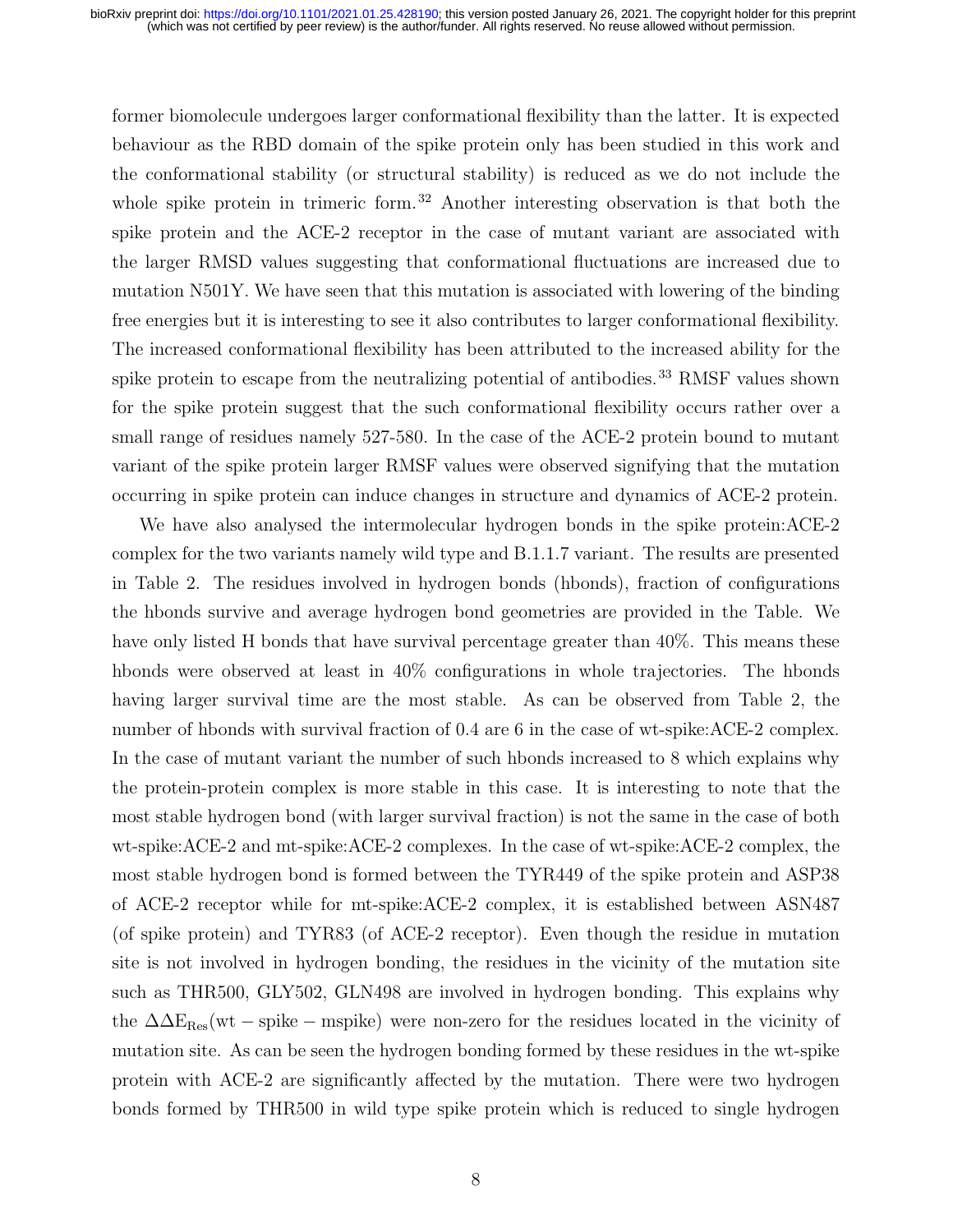bond in the case of mutant variant. Further the hydrogen bond formed by GLN498 in wild type is lost in the case of mutant. In the latter case, new hbonds are formed. Single mutation occurring at 501 site significantly alters the intermolecular hydrogen bonding pattern which stabilizes the protein-protein complex formation for N501Y mutant. Further, the N501Y leads to increased number of hbonds having larger survival time and this has to be attributed to the increased interaction between the spike protein and ACE-2 receptor.

Table 2: Hydrogen bond analysis carried out for the spike protein:ACE-2 complex. Only those hbonds with survival fraction greater than 0.4 are shown here. Also the avergage hydrogen bond geometries are shown.

| N <sub>o</sub>                   | Acceptor             | Donor                | Fraction | $R_{H-bond}$ | $\theta_{\text{H}-\text{bond}}$ |  |
|----------------------------------|----------------------|----------------------|----------|--------------|---------------------------------|--|
| wt-spike:ACE-2 receptor complex  |                      |                      |          |              |                                 |  |
| $\mathbf{1}$                     | ASP38 $(ACE-2)$      | TYR449 (spike)       | 0.9378   | 2.6814       | 164.2380                        |  |
| $\overline{2}$                   | HIE34 $(ACE-2)$      | TYR453 (spike)       | 0.7929   | 2.8201       | 162.9223                        |  |
| 3                                | ASP38 $(ACE-2)$      | GLN498 (spike)       | 0.7187   | 2.8274       | 164.3970                        |  |
| $\overline{4}$                   | LYS353 $(ACE-2)$     | $GLY502$ (spike)     | 0.6827   | 2.8685       | 161.4827                        |  |
| 5                                | ASP355 $(ACE-2)$     | THR500 (spike)       | 0.4387   | 2.6902       | 163.6439                        |  |
| 6                                | $TYR41 (ACE-2)$      | THR500 (spike)       | 0.4089   | 2.7926       | 161.8899                        |  |
| mt-spike: ACE-2 receptor complex |                      |                      |          |              |                                 |  |
| $\mathbf{1}$                     | ASN487 (spike)       | <b>TYR83</b> (ACE-2) | 0.9338   | 2.7036       | 159.1010                        |  |
| $\overline{2}$                   | <b>TYR83 (ACE-2)</b> | TYR489 (spike)       | 0.8733   | 2.7876       | 159.7186                        |  |
| 3                                | HIE34 $(ACE-2)$      | TYR453 (spike)       | 0.7182   | 2.8324       | 162.9428                        |  |
| $\overline{4}$                   | LYS353 $(ACE-2)$     | $GLY502$ (spike)     | 0.5964   | 2.8780       | 162.8891                        |  |
| 5                                | TYR41 $(ACE-2)$      | THR500 (spike)       | 0.5867   | 2.8052       | 159.6009                        |  |
| 6                                | $GLN24$ (ACE-2)      | ASN487 (spike)       | 0.5507   | 2.8531       | 155.7901                        |  |
| $\overline{7}$                   | $GLU35$ (ACE-2)      | GLN493 (spike)       | 0.4276   | 2.8268       | 163.8225                        |  |
| 8                                | ALA475 (spike)       | $SER19 (ACE-2)$      | 0.4142   | 2.7294       | 160.5896                        |  |

Finally we have analysed the interaction energies of the key residues using electronic structure theory to further validate the results from force-field based approaches. We have identified the pair of residues from the spike protein and the ACE-2 receptor appearing within a cut-off distance of  $8 \text{ Å}$ . The pair of residues separated by distances larger than this may not contribute to the stabilization of the protein-protein complex. So, they have not been considered for this analysis. In the case of configuration corresponding to minimization runs there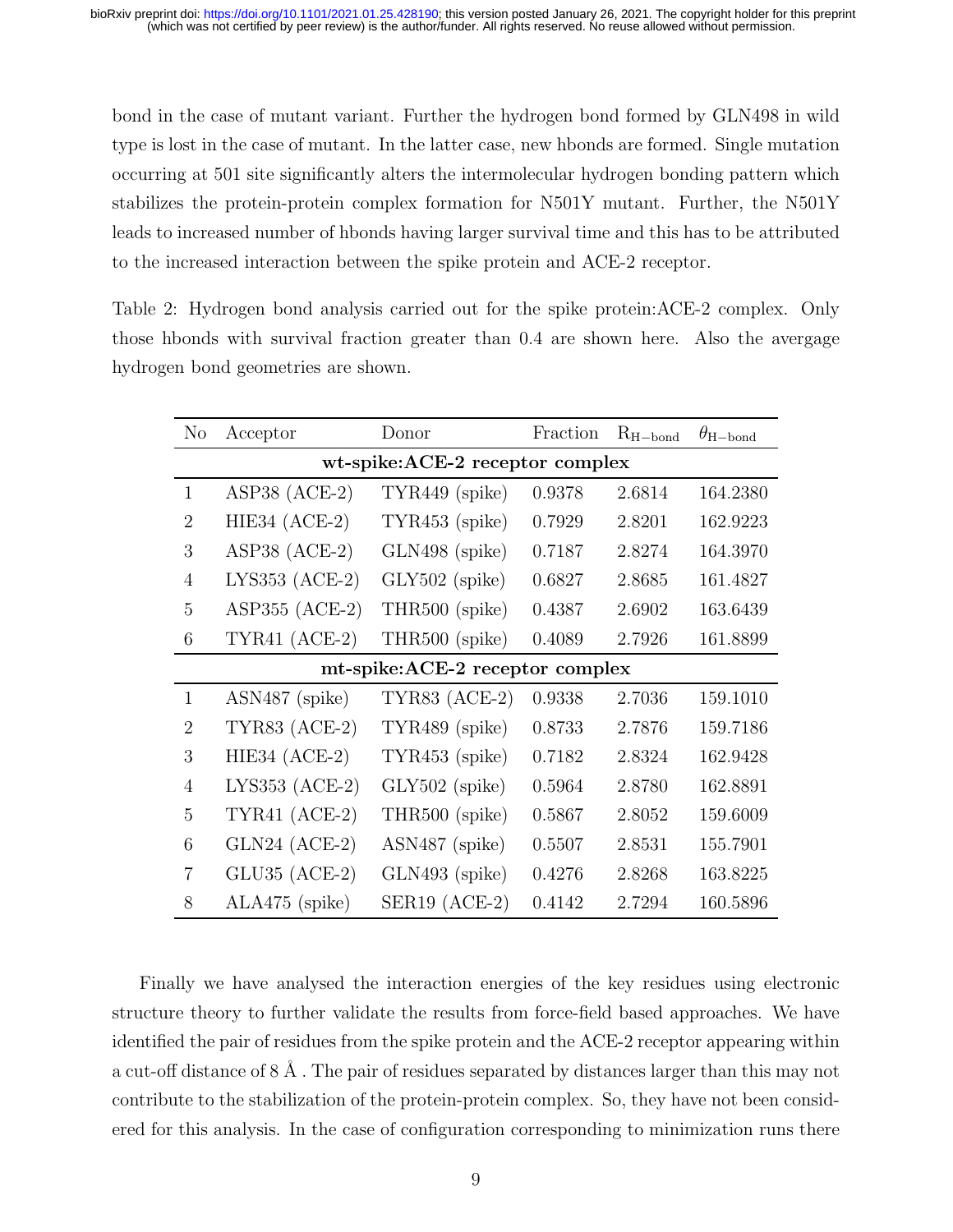were about 53 such pairs and the interaction energies between them and the total sum were obtained using two different approaches. In the first method, the energies of the three systems namely residues from spike protein, ACE-2 receptor and their complexes were obtained in aqueous solvent environment and the difference in energies of the complex and subsystems (i.e. spike protein and ACE-2 receptor centered residues) gives the interaction energies of the pairs of residues of protein-protein complex in aqueous environment. The interaction energies between the pairs of residues located on the spike protein and ACE-2 receptor were obtained from the expression as shown in equation 1. In particular, we employed M06-2X/6-  $31+\text{G*}$  level of theory<sup>34</sup> and for solvent description SMD solvent model<sup>35</sup> has been adopted. The interaction energies of the protein-protein complex were computed as sum over the interaction energies between the pairs of residues and the values are presented in Table 3. The sum over interaction energies for wt-spike:ACE-2 complex is -67.5 kcal/mol while for the mtspike:ACE-2 complex is -86.4. The  $\Delta \Delta E_{spike:ACE-2}(wt - spike \rightarrow mt - spike)$  corresponding to N501Y mutation is about -19.0 kcal/mol which explains why the B.1.1.7 mutation is more contagious when compared to wild type. In addition to the energetics of the subsystems and complexes in aqueous environment, this set of calculations also provide the solvation energies of these systems. These energies refer to the change in energies corresponding to the change of the environment from vacuum (or gas-like) to aqueous condition. These solvation free energies are referred as  $\Delta$ GSolv<sub>aqueous</sub> and the difference in solvation free energies of the complex to the subsystem solvation free energies are given in the Table 3.

In the second method, the interaction energies were obtained using counterpoise correction method by employing M06-2X/6-31+ $G^*$  level of theory. The values obtained using this method are presented in Table 3 as  $\Delta E_{BSSE(raw)}$  and  $\Delta E_{BSSE(cor)}$ . In particular, the former one gives the ∆E as the mere energy difference between the complex and subsystems. However, the latter case the energies are corrected for basis sets superposition error  $36,37$  using counterpoise correction method.<sup>38</sup> Moreover, M06-2X level of theory has been often used to estimate the interaction energies in even weak intermolecular complexes where the major contributions are due to van der Waals type interaction.<sup>39</sup> Even density functional theory with dispersion correction is known to perform reasonably well to describe such interactions.<sup>39</sup> However, we have used M06-2X level of theory to describe the interactions between the pairs of residues in the interfacial region of protein-protein complex. All the electronic structure theory calculations were carried out using Gaussian09 software.<sup>40</sup>

$$
\Delta E_{aqueous} = E(A_{(spike)} : B_{(ACE-2)})_{(aqueuous)} - E(A_{(spike)})_{(aqueuous)} - E(B_{(ACE-2)})_{(aqueuous)} \tag{1}
$$

Since this approach, considers vacuum like environment to estimate the interactions be-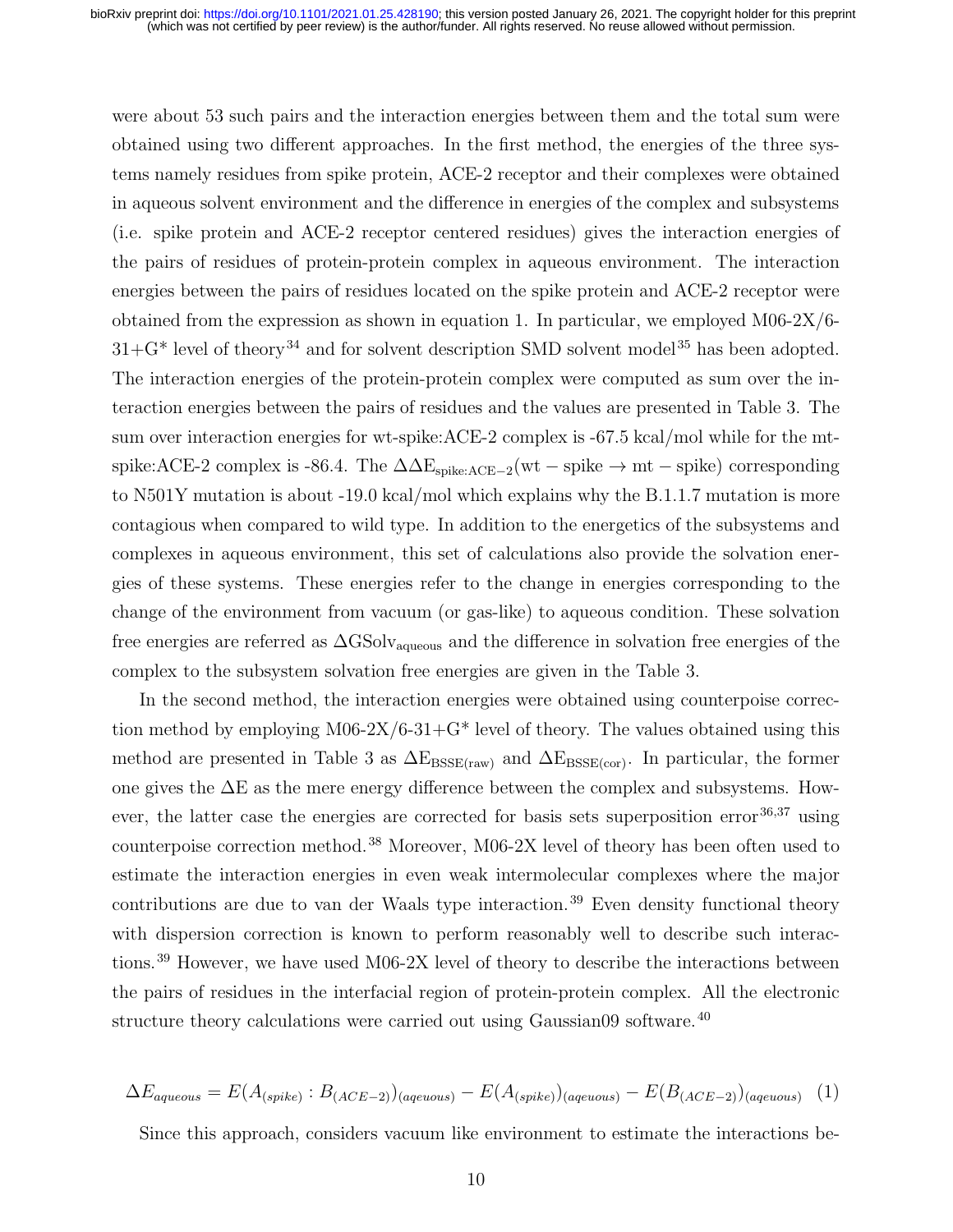tween the residues, it tends to overestimate when the residues are oppositely charged or when a single residue is charged while the other residue is neutral. Using this approach, the sum over interaction energies computed for wt-spike:ACE-2 complex is -243.7 kcal/mol while for the mt-spike:ACE-2 complex is -304.3 kcal/mol (we are referring to BSSE corrected values). The  $\Delta\Delta E_{spike:ACE-2}$  corresponding to N501Y mutation using the counterpoise correction method is about -60.6 kcal/mol which also explains why the B.1.1.7 mutation is more contagious when compared to wild type. As we mentioned this approach underestimates the interaction energies as the solvation effect is not accounted for. However, one can add to this the solvation free energies (i.e.  $\Delta$ GSolv<sub>aqueous</sub>) which are computed in the first step and the sum has been presented as  $\Delta \Delta E1_{\text{aqueous}}$  in Table 3. The change in interaction energy for the N501Y mutation is about -15.6 kcal/mol which is closer in magnitude to the values presented in the column  $\Delta\Delta E_{\text{aqueous}}$ . Two approaches namely the interaction energies obtained using the expression 1 and the interaction energies computed from the counterpoise method added together with solvation free energies  $(\Delta$ GSolv<sub>aqueous</sub>) provide comparable results for the binding free energies for spike protein:ACE-2 receptor. Further both method shows that due to N501Y mutation the binding free energies are lowered by -19 and -15.6 kcal/mol. These results are consistent with the observation that B.1.1.7 mutant is 70% more contagious which has to be attributed to the increased interaction between the spike protein :ACE-2 receptor which is the first step in the infection.

We have also analysed interactions between the pairs of residues that majorly contribute to the total interaction energies. The pairs that contribute with interaction energies <-4.0 kcal/mol in the case of wt-spike:ACE-2 receptor are LYS417-ASP30, TYR505-GLU37 and TYR505-LYS353 and the  $\Delta E_{\text{(spike)}:(ACE-2)}$  for these pairs of residues are respectively, 6.8, -6.4 and -4.7 kcal/mol. In the case of mt-spike:ACE-2 complex, interestingly there are six such pairs: LYS417-ASP30, TYR449-ASP38, TYR453-HIE34, TYR501-LYS353, TYR505- GLU37 and TYR505-LYS353. Further the contributions to the total interaction energies from these residues are respectively, -6.3, -7.9, -4.5, -5.2, -6.3 and -4.7 kcal/mol. As can be seen the increased affinity for ACE-2 receptor in the case of mutant variant of spike protein is caused by the pairs, TYR449-ASP38, TYR453-HIE34 and TYR501-LYS353. Even though the mutation occurs in site 501 only, the effect is also propagated to other residues and this is an very interesting observation in this study.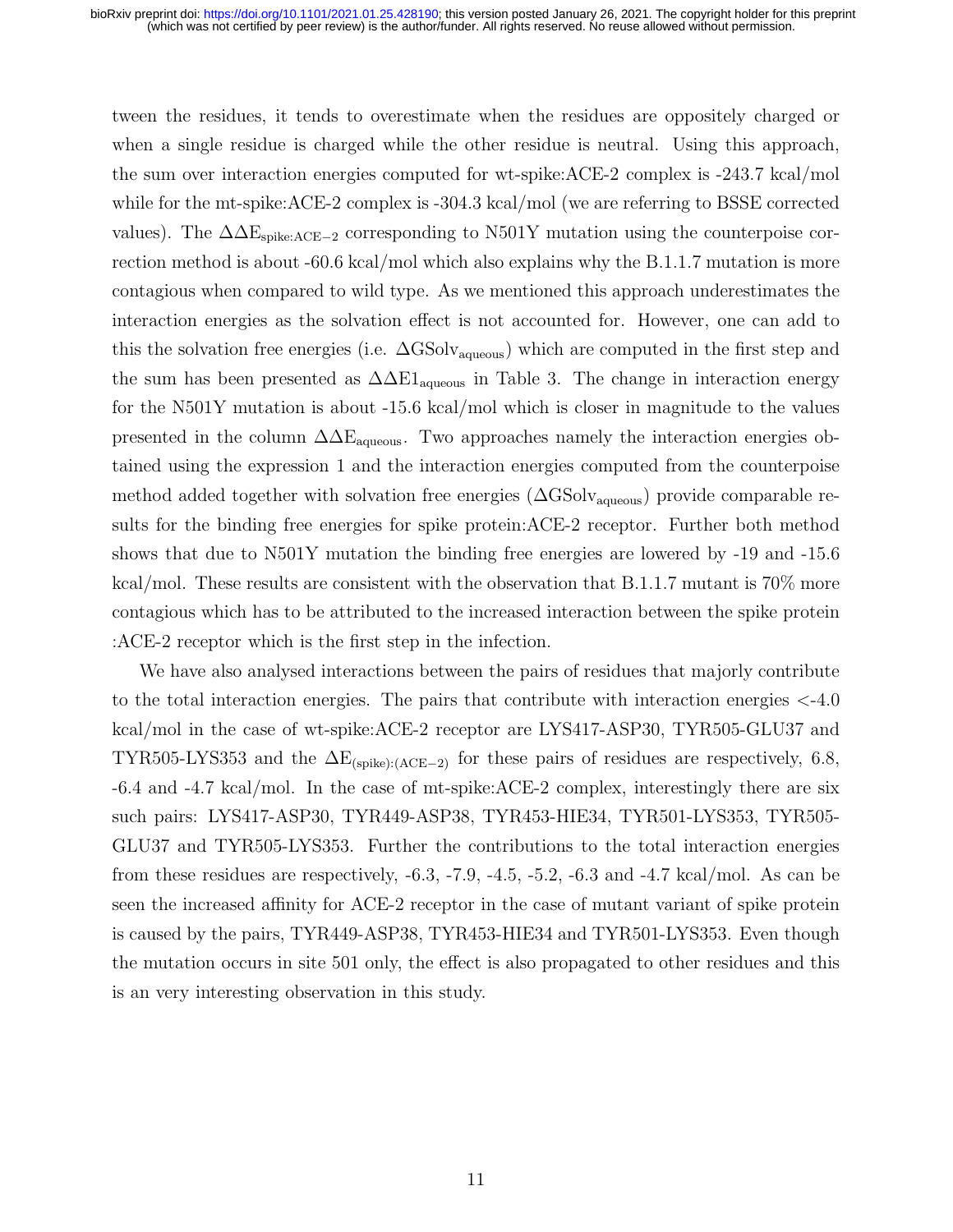Table 3: Interaction energies ( $\Delta E_{\text{aqeuous}}$ ) computed by different approaches using electronic structure theory. The solvation energies  $(\Delta$ Solv<sub>ageuous</sub>) associated with complex formation has been computed as the difference in solvation free energies for the complex and for the subsystems.

| System                          | $\Delta E_{a}$ <sub>ageuous</sub> | $\Delta Solv_{a}$ qeuous | $\Delta E_{BSSE(raw)}$ | $\Delta E_{BSSE(cor)}$ | $\Delta E1_{a}$ qeuous |
|---------------------------------|-----------------------------------|--------------------------|------------------------|------------------------|------------------------|
| wt-spike                        | -67.51                            | 191.71                   | $-259.09$              | $-243.69$              | -51.98                 |
| $B.1.1.7$ spike                 | -86.51                            | 236.72                   | $-323.22$              | $-304.29$              | -67.57                 |
| $\Delta \Delta E(N501Y, A570D)$ | $-19.00$                          | 45.01                    | $-64.13$               | -60.60                 | $-15.60$               |

We have also analysed whether the increased stability of the mutant may be a cause for the retainment and propagation of this specific variant. The free energy of the spike protein also will be able to can shed light into this aspect. So, we have also calculated the free energy of the both wt-spike and mt-spike proteins and listed in Table 4. Both total intramolecular energy (total energy of the protein due to bonded and non-bonded interactions between its residues) and solvation energies (both polar and non-polar contributions) are also shown. As can be evidenced the results corresponding to minimization run, the stability of mutant variant is increased by about 4.7 kcal/mol (i.e. the free energy of the mutant is lowered by this much value). The results from low temperature run also shows the same trend and suggest that mutant variant is more stable when compared to wild type by about -10.4 kcal/mol. The study also demonstrates one should be able to estimate the relative stability of spike proteins of different mutants to analyse whether it will be retained as the virus evolves.

# 3 Computational Methods

#### 3.1 Mutants preparation

The B.1.1.7 is reported to have as many as 23 mutations in the viral genome. However, only 8 of them occurred in the spike protein.<sup>1–3</sup> Among these two are deletions occurring at positions HV 69-70, Y144 and others are N501Y, A570D, P681H, T716I, S982A and D1118H. As can be seen only one mutation is occurring in the RBD domain (N501Y) and another mutation is in the linker region between the RBD domain and NTD domain (A570D). Since the RBD domain of the spike protein is responsible for binding to the ACE-2 receptor, we have only studied the effect of these two mutations on the spike protein binding to the ACE-2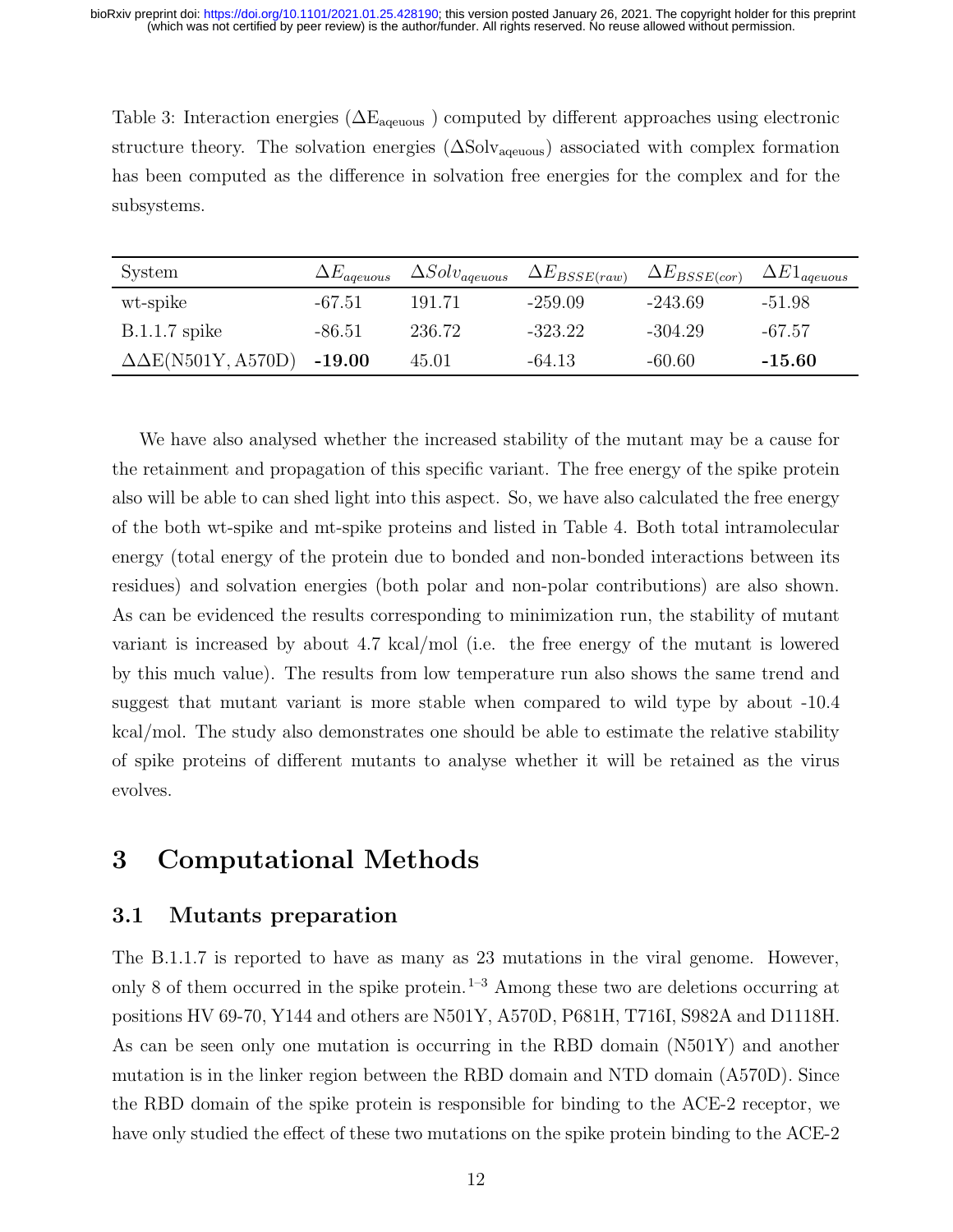receptor. We have used  $PyMOL$  software<sup>41</sup> to propose the structure for the mutant variant of the spike protein RBD domain.

# 3.2 Molecular Dynamics Simulation and MM-GBSA free energy calculations

Two systems of protein-protein complexes were considered in this study. (i) RBD domain of wild spike (will be referred as wt-spike) protein (322-580) with the ACE-2 receptor (19-614) (ii) double muted variant of spike protein (will be referred as mt-spike) with the ACE-2 receptor. As we mentioned above, the mutant spike protein differ from wild type in terms of the two mutations N501Y and A570D. The positions of the two mutations are shown in Figure 1. As can be seen the former mutation occurs in the RBD domain which is in direct contact with residues in the ACE-2 receptor (key residues are TYR41, GLY352, LYS353, GLY354, ASP355). The second mutation occurs in the NTD domain of the spike protein and does not have any role in dictating the binding affinity towards ACE-2 receptor. The three dimensional structure for the wt-spike:ACE-2 complex is based on the homology models build using the template structure reported for the complex in the PDB ID 7A91.<sup>42</sup> The structure for the complex was build using SWISSMODEL server.<sup>43</sup> There are structures with better resolution reported for the ACE-2 receptor however, we chose this as template file as we wanted to propose the structure for the spike protein with residues in the range 322-580. The structure obtained from homology modeling has been used for preparing the input files for carrying out molecular dynamics simulations. The complex has been solvated with sufficient number of water molecules and neutralized with counter ions. The solvated complex structure for the wt-spike:ACE-2 complex has been energy minimized and followed by this low temperature simulations (at 30 K and 1 atm pressure) were carried out. Finally, MD simulations in ambient conditions (300 K and 1atm) were carried out. A similar protocol has been followed for mt-spike:ACE-2 complex except that before processing the PDB structure for the MD input file preparation, the two aforementioned mutations were introduced in the spike protein using Mutagenesis module of PyMOL software. All the finite temperature simulations were carried out isothermal-isobaric ensemble by using AMBER16 software.<sup>44</sup> The time step for solving Newton's equation of motion was set to 2fs. The time scale for the production runs for the wt-spike:ACE-2 and mt-spike:ACE-2 complexes was set to 50 ns. This set of simulations were carried out to study the stability of the complexes during a long time scale. In addition, the trajectories were used for computing various properties like RMSD, RMSF and hydrogen bond analysis. In particular, we were only analysed the intermolecular hydrogen bonds between the spike protein and ACE-2 receptor. The low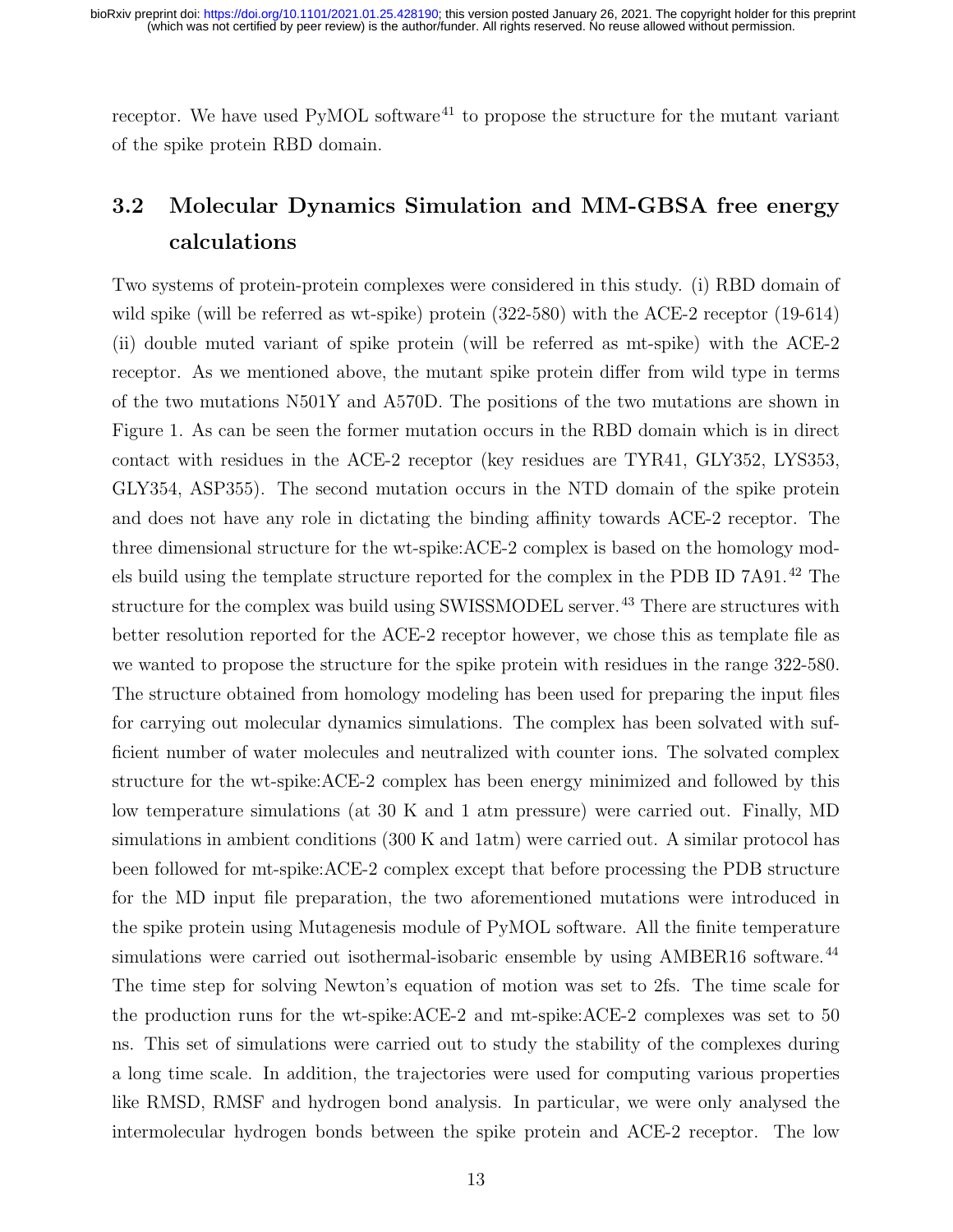temperature simulation and the structure corresponding to minimization run were used for computing the binding free energies using molecular mechanics-Generalized Born surface area approach (MM-GBSA). Even for the trajectory corresponding to finite temperature simulation at 300 K and 1 atm pressure the binding free energies were computed and the trends in them reflected the results corresponding to above two sets (even though quantitatively the values were in the higher side). The reason for using the configurations from the low temperature simulation is to avoid the need for computing the entropic contributions and in addition it allows us to directly compare to the energetics obtained from subsequent QM calculations. For the QM calculations, only those pairs of residues located in the interfacial region and are separated by a distance of  $8 \text{ Å}$  were considered. Further, the residues were capped with hydrogens to meet with the valency requirements for carbon and nitrogen atoms after cutting along the peptide bonds.

Table 4: Various contributions to the free energies of wild and mutant variants of the spike protein in aqueous solvent environment. The free energies were computed using MM-GBSA approach and the energies are in kcal/mol.

| System                           | $E_{intra}$ | $G_{polar}$ | $G_{non-polar}$ | $G_{spike}$ |  |  |
|----------------------------------|-------------|-------------|-----------------|-------------|--|--|
| Minimization                     |             |             |                 |             |  |  |
| wt-spike                         | $-6552.25$  | -2394.82    | 105.24          | -8841.83    |  |  |
| $B.1.1.7$ spike                  | $-6527.80$  | -2427.62    | 108.89          | $-8846.53$  |  |  |
| $\Delta G_{spike}(N501Y, A570D)$ |             |             |                 | $-4.70$     |  |  |
| Low temperature simulation       |             |             |                 |             |  |  |
| wt-spike                         | -6249.64    | $-2362.61$  | 94.04           | $-8518.21$  |  |  |
| $B.1.1.7$ spike                  | -6263.04    | -2361.27    | 95.70           | $-8528.61$  |  |  |
| $\Delta G_{spike}(N501Y, A570D)$ |             |             |                 | $-10.40$    |  |  |

# 4 Conclusions

Currently, a major attention is given to identify the location and spread of highly contagious variants of SARS-CoV-2 as it is feared that certain variants can escape the vaccination or develop resistance to drugs<sup> $45,46$ </sup> based therapy. Along this line the variant reported in South Africa and in United Kingdom (referred as B.1.1.7 variant) are reported to be more contagious and are reported to spread at 70% higher rate than the wild variant. It is not clearly established why these variants are highly contagious and we have undertaken a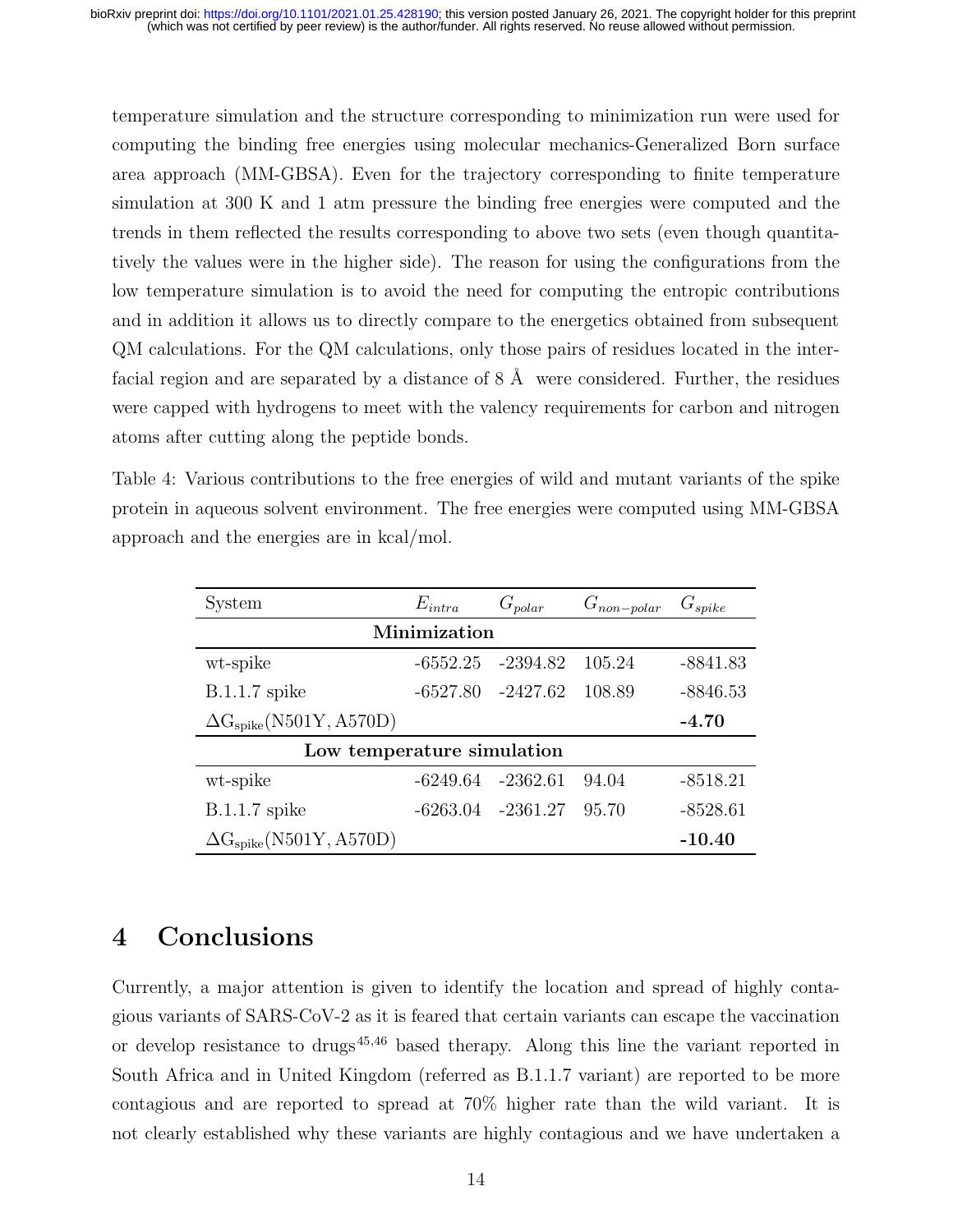computational investigation to identify the mechanism behind the increased virulence and pathogenesis. The infection occurs through the first step that the spike protein binds to the ACE-2 receptor in human cell. So, naturally the mutations occurring in the RBD domain should give us details about the increased virulence of these variants. Therefore, we have studied the interaction between the wt-spike with ACE-2 receptor and mt-spike interaction with the same receptor using computational approaches. The calculated binding free energies clearly showed that the interaction between the mt-spike to ACE-2 receptor was increased by about -20 to -21 kcal/mol. We have also computed the change in interaction energies due to N501Y mutation using electronic structure theory based calculations and it is consistently found that the binding free energies for ACE-2 receptor are lowered by  $\lt$  -17 to 19 kcal/mol for the mutant variant of spike protein. The study clearly explains why the variants showed increased virulence and we attribute this to the more stable complex formation between the spike protein:ACE-2 receptor. We have also found the increased interaction between the certain pairs of residues (such as TYR449-ASP38, TYR453-HIE34 and TYR501-LYS353) and increased number of intermolecular hydrogen bonds to be responsible for this. We hereby, demonstrate that the computational modeling can provide valuable insight on how the mutations can modulate the protein-protein interaction in the spike protein:ACE-2 complex. Finally, we have also shown the mutant variant of the spike protein is stable by -4. to -10 kcal/mol when compared to wild type suggesting that it may be retained in the virus evolution.

# 5 Acknowledgments

This work was supported by the grants from the Swedish Infrastructure Committee (SNIC) for the projects "In-silico Diagnostic Probes Design" (snic2020-5-2). JJ gratefully acknowledges the MHRD-RUSA 2.0 [F. 24/51/2014-U, Policy (TNMulti-Gen), Dept. of Edn. Govt. of India] for the infrastructure facilities provided to the Department of Bioinformatics, Alagappa University. JJ thanks DST INDO-TAIWAN (GITA/DST/TWN/P-86/2019 dated:  $04/03/2020$  for the funding.

# 6 Author contributions statement

NAM and JJ designed the project. MD, binding free energy and QM calculations and analysis were carried out by NAM. Genomics analysis was carried out by MAA, VS, PSJ, CJP and JJ. Manuscript was written by NAM, CJP and JJ with contributions from all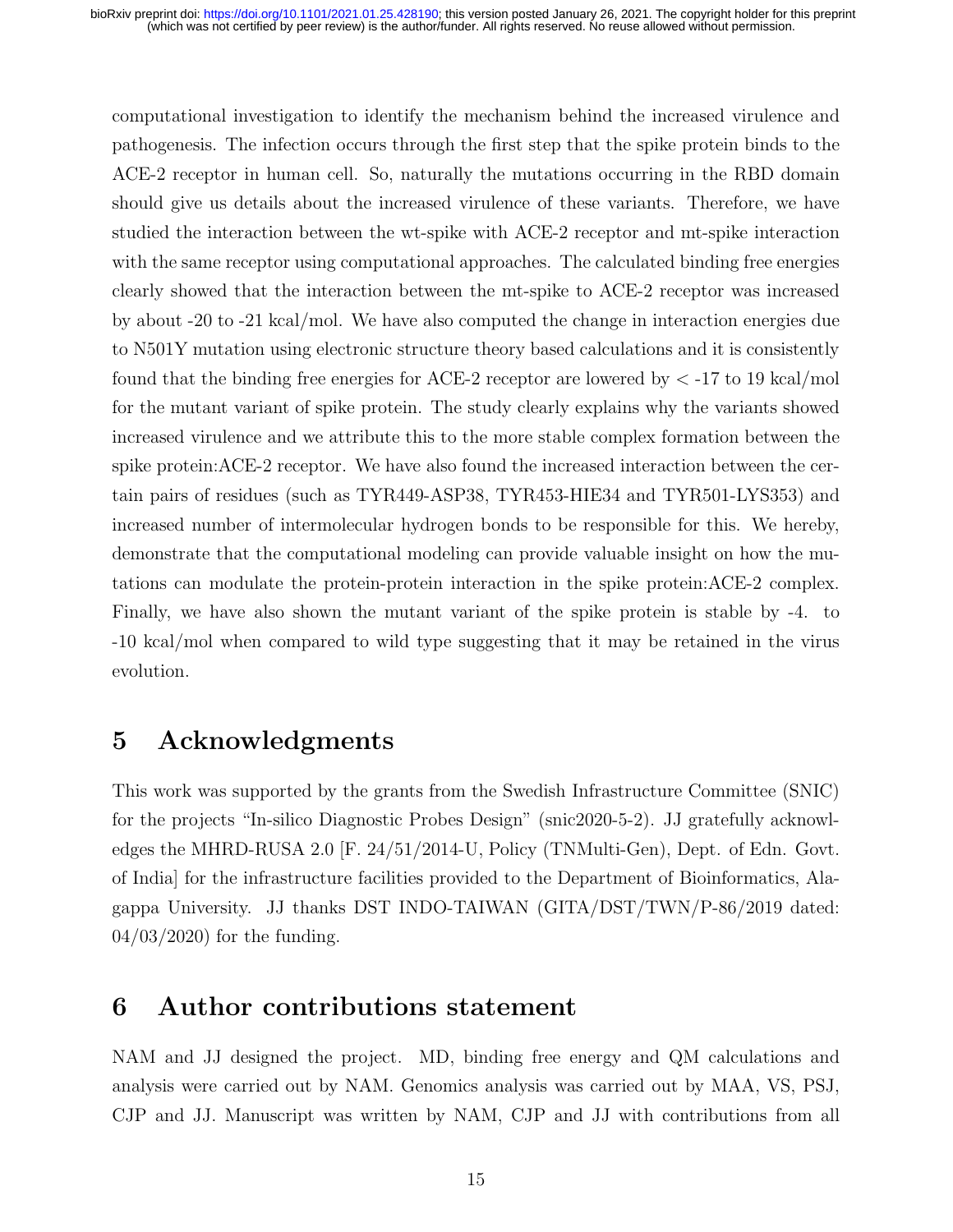authors. All authors participated in the scientific discussion.

# 7 Supporting information

The supporting information includes details about genomics analysis and various mutations in B.1.1.7 variant when compared to wild type SARS-CoV-2. Further the sequences of wild type and sequence information for different mutants are provided.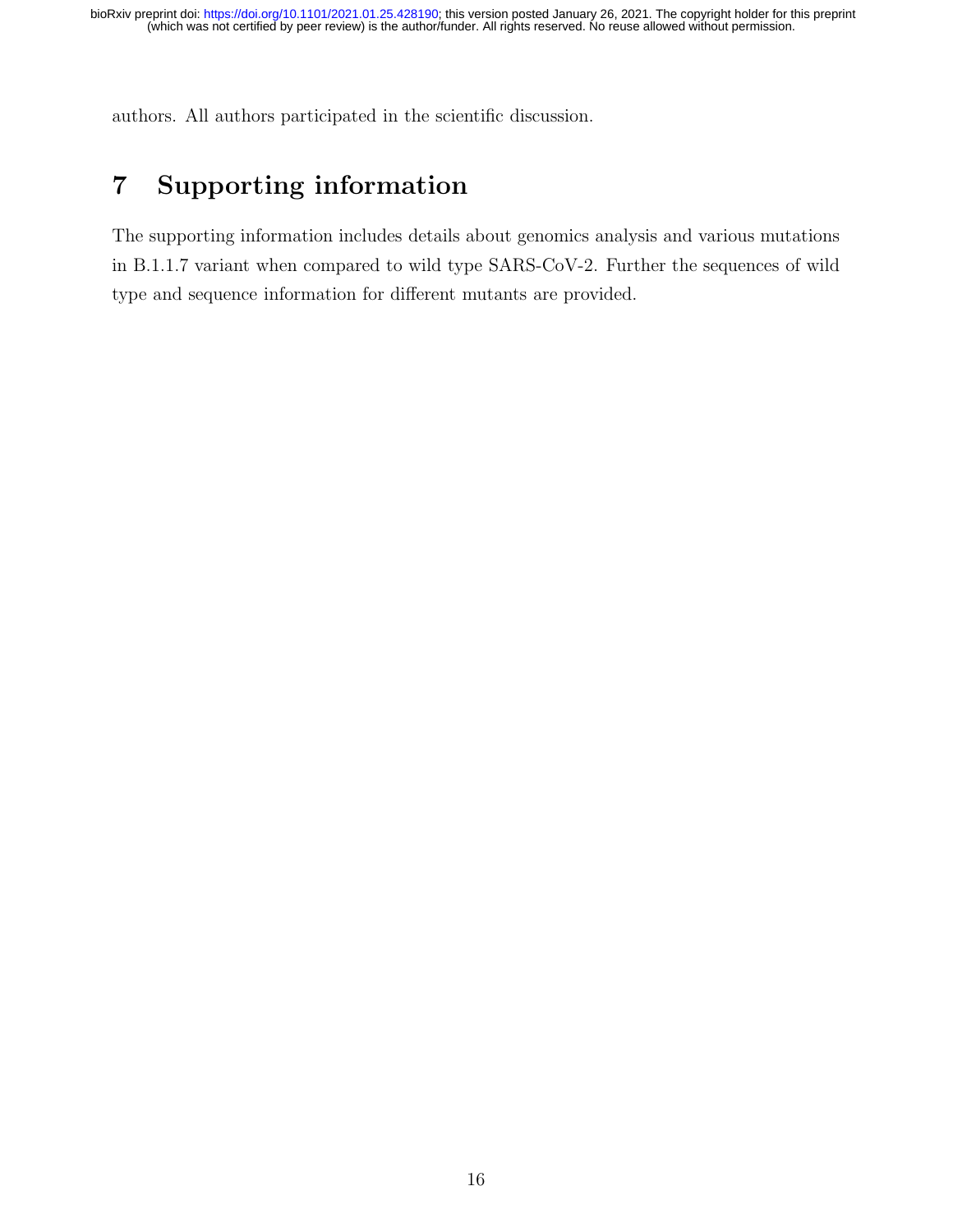# References

- [1] Tang, J. W.; Tambyah, P. A.; Hui, D. S. Emergence of a new SARS-CoV-2 variant in the UK. Journal of Infection 2020, (DOI :10.1016/j.jinf.2020.12.024)
- [2] Kemp, S.; Harvey, W.; Datir, R.; Collier, D.; Ferreira, I.; Carabelii, A.; Robertson, D. L.; Gupta, R. K. Recurrent emergence and transmission of a SARS-CoV-2 Spike deletion  $\Delta$ H69/V70. bioRxiv 2020, (DOI: 10.1101/2020.12.14.422555)
- [3] Kirby, T. New variant of SARS-CoV-2 in UK causes surge of COVID-19. The Lancet Respiratory Medicine
- [4] Rambaut, A.; Holmes, E. C.; Hill, V.; OToole, A.; McCrone, J.; Ruis, C.; du Plessis, L.; Pybus, O. A dynamic nomenclature proposal for SARS-CoV-2 to assist genomic epidemiology. Nature 2020, 5, 1403—1407
- [5] Pereira, F. Evolutionary dynamics of the SARS-CoV-2 ORF8 accessory gene. Infection, Genetics and Evolution 2020, 85, 104525.
- [6] Mathavan, S.; Kumar, S. Evaluation of the Effect of D614G, N501Y and S477N Mutation in SARS-CoV-2 through Computational Approach. 2020, (DOI : 10.20944/preprints202012.0710.v1)
- [7] Ahmed, W.; Phillip, A. M.; Biswas, K. H. Stable Interaction Of The UK B. 1.1. 7 lineage SARS-CoV-2 S1 Spike N501Y Mutant With ACE2 Revealed By Molecular Dynamics Simulation. *bioRxiv* 2021-01.
- [8] Choi, B.; Choudhary, M. C.; Regan, J.; Sparks, J. A.; Padera, R. F.; Qiu, X.; Solomon, I. H.; Kuo, H.-H.; Boucau, J.; Bowman, K., et al. Persistence and evolution of SARS-CoV-2 in an immunocompromised host. New England Journal of Medicine 2020, 383, 2291–2293.
- [9] Chaw, S.-M.; Tai, J.-H.; Chen, S.-L.; Hsieh, C.-H.; Chang, S.-Y.; Yeh, S.-H.; Yang, W.- S.; Chen, P.-J.; Wang, H.-Y. The origin and underlying driving forces of the SARS-CoV-2 outbreak. Journal of biomedical science 2020, 27, 1–12.
- [10] Munnink, B. B. O.; Sikkema, R. S.; Nieuwenhuijse, D. F.; Molenaar, R. J.; Munger, E.; Molenkamp, R.; Van Der Spek, A.; Tolsma, P.; Rietveld, A.; Brouwer, M., et al. Transmission of SARS-CoV-2 on mink farms between humans and mink and back to humans. Science 2020, 371, 172–177.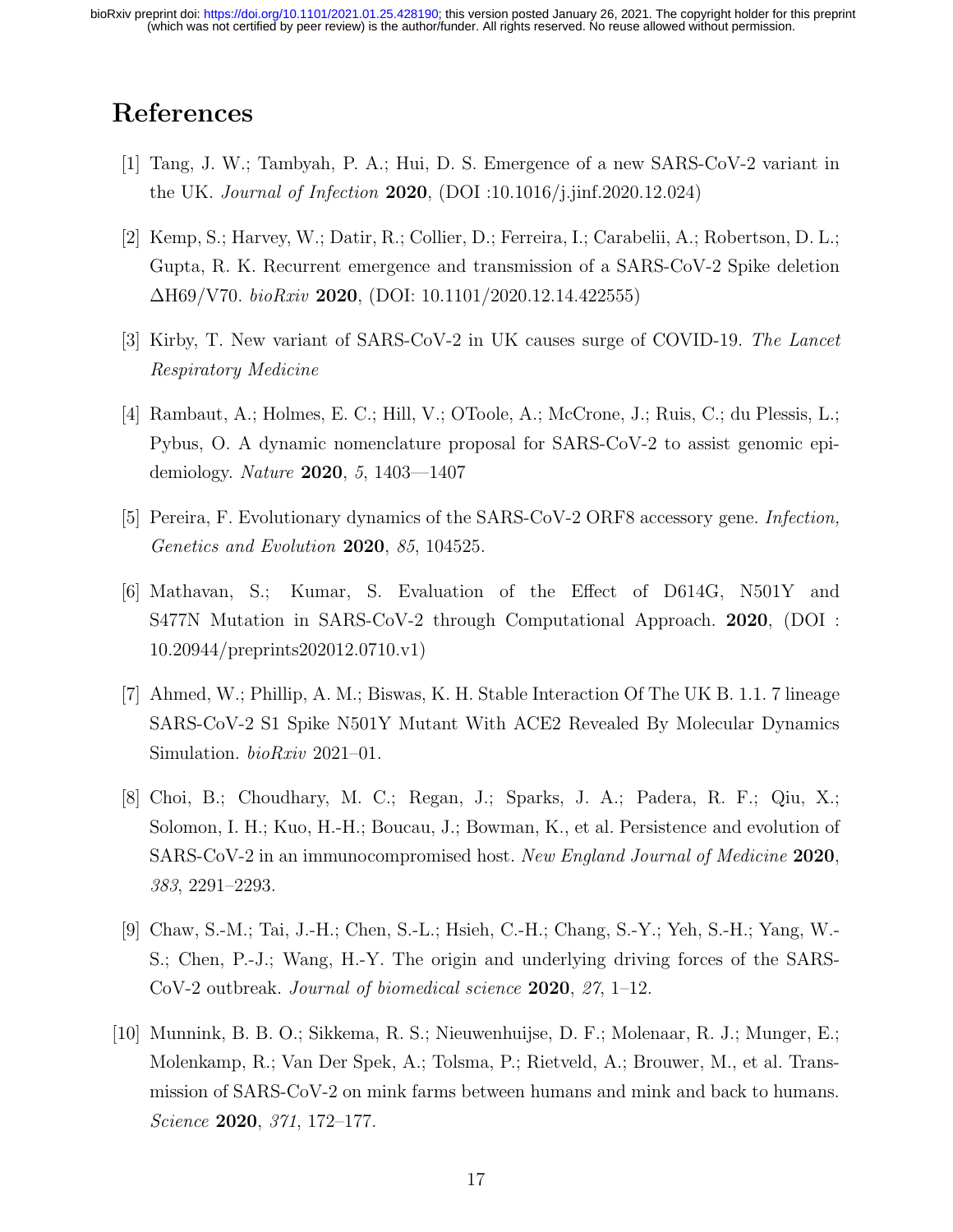- [11] Starr, T. N.; Greaney, A. J.; Hilton, S. K.; Ellis, D.; Crawford, K. H.; Dingens, A. S.; Navarro, M. J.; Bowen, J. E.; Tortorici, M. A.; Walls, A. C., et al. Deep mutational scanning of SARS-CoV-2 receptor binding domain reveals constraints on folding and ACE2 binding. Cell 2020, 182, 1295–1310.
- [12] Gu, H.; Chen, Q.; Yang, G.; He, L.; Fan, H.; Deng, Y.-Q.; Wang, Y.; Teng, Y.; Zhao, Z.; Cui, Y., et al. Adaptation of SARS-CoV-2 in BALB/c mice for testing vaccine efficacy. Science **2020**, 369, 1603-1607.
- [13] Hoffmann, M.; Kleine-Weber, H.; Pöhlmann, S. A multibasic cleavage site in the spike protein of SARS-CoV-2 is essential for infection of human lung cells. Molecular Cell 2020, 78(4), 779–784.e5
- [14] Peacock, T. P.; Goldhill, D. H.; Zhou, J.; Baillon, L.; Frise, R.; Swann, O. C.; Kugathasan, R.; Penn, R.; Brown, J. C.; Sanchez-David, R. Y., et al. The furin cleavage site of SARS-CoV-2 spike protein is a key determinant for transmission due to enhanced replication in airway cells.  $bioRxiv$  2020, (DOI: 10.1101/2020.09.30.318311)
- [15] McCarthy, K. R.; Rennick, L. J.; Nambulli, S.; Robinson-McCarthy, L. R.; Bain, W. G.; Haidar, G.; Duprex, W. P. Natural deletions in the SARS-CoV-2 spike glycoprotein drive antibody escape.  $bioRxiv$  **2020**, (DOI : 10.1101/2020.11.19.389916)
- [16] Kemp, S.; Collier, D.; Datir, R.; Ferreira, I.; Gayed, S.; Jahun, A.; Hosmillo, M.; Rees-Spear, C.; Mlcochova, P.; Lumb, I., et al. Neutralising antibodies drive Spike mediated SARS-CoV-2 evasion (medRxiv). bioRxiv 2020, (DOI : 10.1101/2020.12.05.20241927)
- [17] Young, B. E.; Fong, S.-W.; Chan, Y.-H.; Mak, T.-M.; Ang, L. W.; Anderson, D. E.; Lee, C. Y.-P.; Amrun, S. N.; Lee, B.; Goh, Y. S., et al. Effects of a major deletion in the SARS-CoV-2 genome on the severity of infection and the inflammatory response: an observational cohort study. The Lancet 2020, 396, 603–611.
- [18] Gamage, A. M.; Tan, K. S.; Chan, W. O.; Liu, J.; Tan, C. W.; Ong, Y. K.; Thong, M.; Andiappan, A. K.; Anderson, D. E.; Wang, L.-F., et al. Infection of human Nasal Epithelial Cells with SARS-CoV-2 and a 382-nt deletion isolate lacking ORF8 reveals similar viral kinetics and host transcriptional profiles. PLoS pathogens 2020, 16, e1009130.
- [19] Wrapp, D.; Wang, N.; Corbett, K. S.; Goldsmith, J. A.; Hsieh, C.-L.; Abiona, O.; Graham, B. S.; McLellan, J. S. Cryo-EM structure of the 2019-nCoV spike in the prefusion conformation. Science 2020, 367, 1260–1263.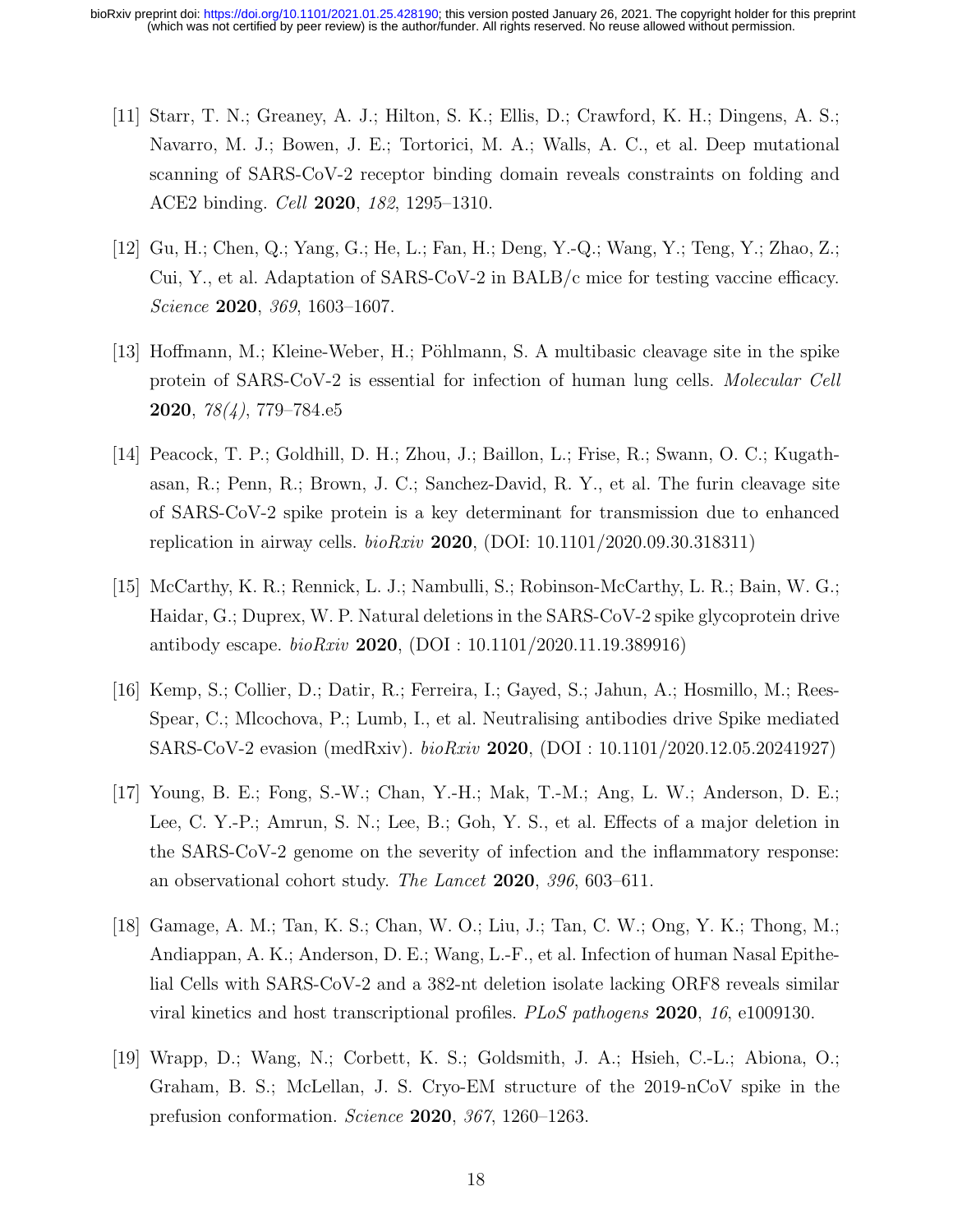- [20] Walls, A. C.; Park, Y.-J.; Tortorici, M. A.; Wall, A.; McGuire, A. T.; Veesler, D. Structure, function, and antigenicity of the SARS-CoV-2 spike glycoprotein. Cell 2020, 181(2), 281–292.e6
- [21] Wang, Q.; Zhang, Y.; Wu, L.; Niu, S.; Song, C.; Zhang, Z.; Lu, G.; Qiao, C.; Hu, Y.; Yuen, K.-Y., et al. Structural and functional basis of SARS-CoV-2 entry by using human ACE2. Cell 2020,
- [22] Santos, J. C.; Passos, G. A. The high infectivity of SARS-CoV-2 B. 1.1. 7 is associated with increased interaction force between Spike-ACE2 caused by the viral N501Y mutation.  $bioRxiv$  **2021**, 2020–12.
- [23] Wang, R.; Hozumi, Y.; Yin, C.; Wei, G.-W. Mutations on COVID-19 diagnostic targets. Genomics 2020, 112, 5204–5213.
- [24] Khan, K. A.; Cheung, P. Presence of mismatches between diagnostic PCR assays and coronavirus SARS-CoV-2 genome. Royal Society open science 2020, 7, 200636.
- [25] Rahimi, A.; Mirzazadeh, A.; Tavakolpour, S. Genetics and genomics of SARS-CoV-2: A review of the literature with the special focus on genetic diversity and SARS-CoV-2 genome detection. Genomics 2020, 113, 1221–1232
- [26] Tahamtan, A.; Ardebili, A. Real-time RT-PCR in COVID-19 detection: issues affecting the results. Expert review of molecular diagnostics 2020, 20, 453–454.
- [27] Thomson, E. C.; Rosen, L. E.; Shepherd, J. G.; Spreafico, R.; da Silva Filipe, A.; Wojcechowskyj, J. A.; Davis, C.; Piccoli, L.; Pascall, D. J.; Dillen, J., et al. The circulating SARS-CoV-2 spike variant N439K maintains fitness while evading antibody-mediated immunity.  $bioRxiv$  2020, (DOI: 10.1101/2020.11.04.355842)
- [28] Wang, E.; Sun, H.; Wang, J.; Wang, Z.; Liu, H.; Zhang, J. Z.; Hou, T. End-point binding free energy calculation with MM/PBSA and MM/GBSA: strategies and applications in drug design. Chemical reviews 2019, 119, 9478–9508.
- [29] Rastelli, G.; Rio, A. D.; Degliesposti, G.; Sgobba, M. Fast and Accurate Predictions of Binding Free Energies Using MM-PBSA and MM-GBSA. J. Comput. Chem. 2010, 31, 797–810.
- [30] Zhao, P.; Praissman, J. L.; Grant, O. C.; Cai, Y.; Xiao, T.; Rosenbalm, K. E.; Aoki, K.; Kellman, B. P.; Bridger, R.; Barouch, D. H., et al. Virus-receptor interactions of glyco-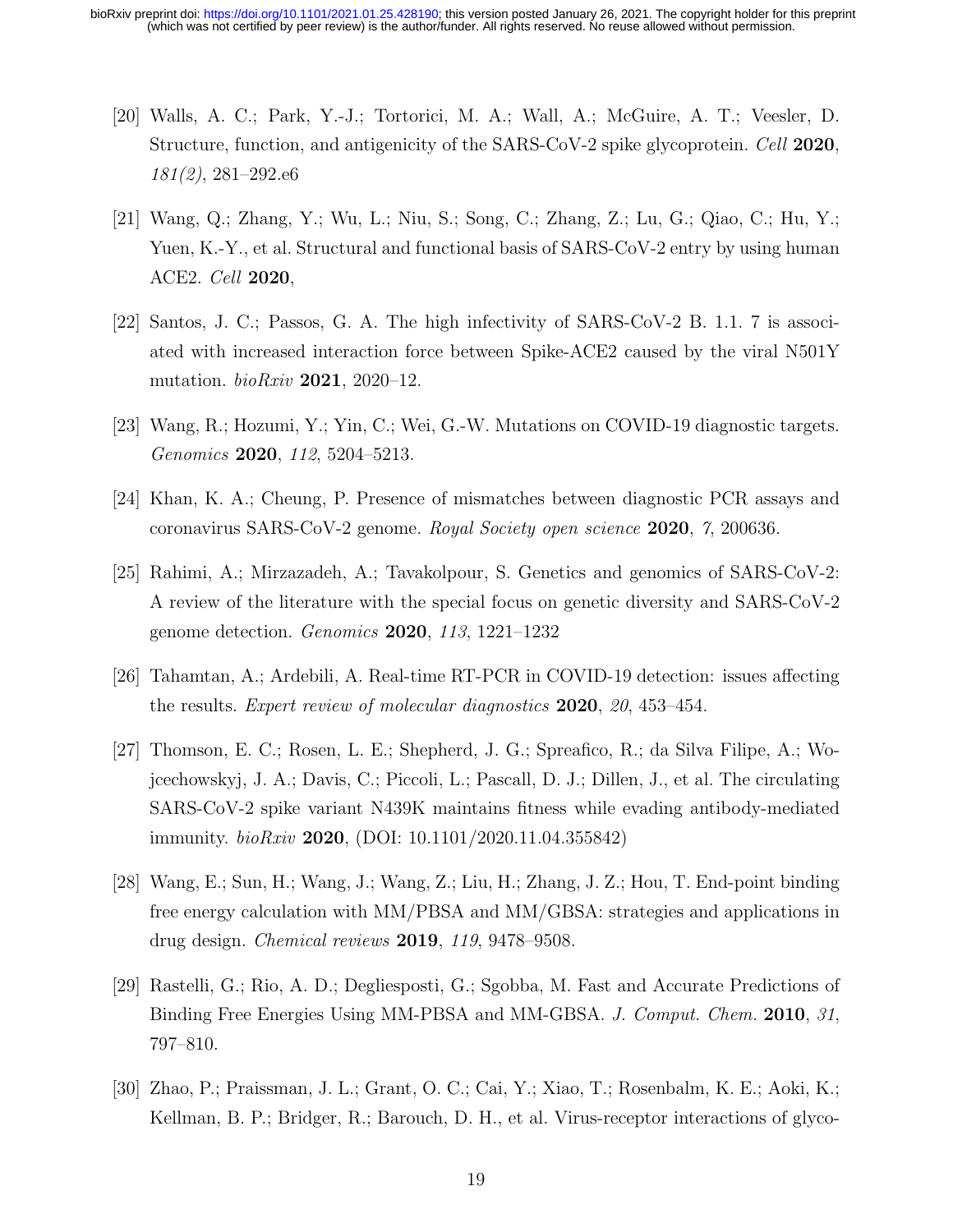sylated SARS-CoV-2 spike and human ACE2 receptor. Cell host  $\mathcal{C}_{\mathcal{D}}$  microbe 2020, 28, 586–601.

- [31] Gohlke, H.; Case, D. A. Converging free energy estimates: MM-PB (GB) SA studies on the protein–protein complex Ras–Raf. Journal of computational chemistry 2004, 25, 238–250.
- [32] Benton, D. J.; Wrobel, A. G.; Xu, P.; Roustan, C.; Martin, S. R.; Rosenthal, P. B.; Skehel, J. J.; Gamblin, S. J. Receptor binding and priming of the spike protein of SARS-CoV-2 for membrane fusion. Nature 2020, 588, 327–330.
- [33] Papageorgiou, A. C.; Mohsin, I. The SARS-CoV-2 Spike Glycoprotein as a Drug and Vaccine Target: Structural Insights into Its Complexes with ACE2 and Antibodies. Cells 2020, 9, 2343.
- [34] Hohenstein, E. G.; Chill, S. T.; Sherrill, C. D. Assessment of the Performance of the M05-2X and M06-2X Exchange-Correlation Functionals for Noncovalent Interactions in Biomolecules. J. Chem. Theory Comput. 2008, 4, 1996–2000.
- [35] Marenich, A. V.; Cramer, C. J.; Truhlar, D. G. Universal solvation model based on solute electron density and on a continuum model of the solvent defined by the bulk dielectric constant and atomic surface tensions. The Journal of Physical Chemistry B 2009, 113, 6378–6396.
- [36] Turi, L.; Dannenberg, J. Correcting for basis set superposition error in aggregates containing more than two molecules: ambiguities in the calculation of the counterpoise correction. The Journal of Physical Chemistry 1993, 97, 2488–2490.
- [37] Richard, R. M.; Bakr, B. W.; Sherrill, C. D. Understanding the many-body basis set superposition error: Beyond Boys and Bernardi. Journal of chemical theory and computation 2018, 14, 2386–2400.
- [38] Boys, S. F.; Bernardi, F. The calculation of small molecular interactions by the differences of separate total energies. Some procedures with reduced errors. *Molecular Physics* 1970, 19, 553–566.
- [39] Marom, N.; Tkatchenko, A.; Rossi, M.; Gobre, V. V.; Hod, O.; Scheffler, M.; Kronik, L. Dispersion interactions with density-functional theory: Benchmarking semiempirical and interatomic pairwise corrected density functionals. Journal of Chemical Theory and Computation 2011, 7, 3944–3951.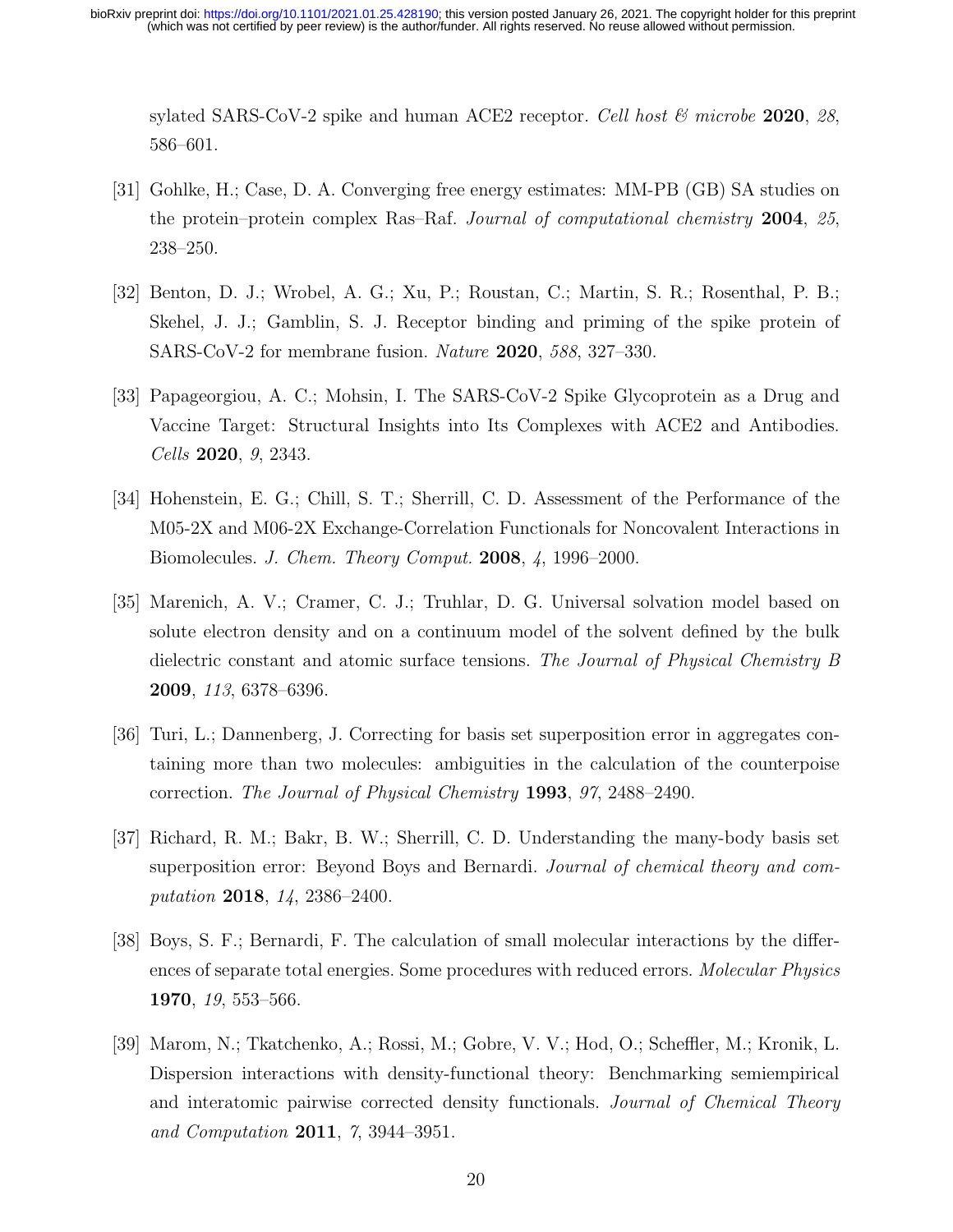- [40] Frisch, M. J. et al. Gaussian 09, Revision A.02. Gaussian, Inc., Wallingford, CT, 2009.
- [41] PyMOL:, The PyMOL Molecular Graphics System, Version 1.8, Schrödinger, LLC. 2015,
- [42] Benton, D. J.; Wrobel, A. G.; Xu, P.; Roustan, C.; Martin, S. R.; Rosenthal, P. B.; Skehel, J. J.; Gamblin, S. J. Receptor binding and priming of the spike protein of SARS-CoV-2 for membrane fusion. Nature 2020, 588, 327–330.
- [43] Waterhouse, A.; Bertoni, M.; Bienert, S.; Studer, G.; Tauriello, G.; Gumienny, R.; Heer, F. T.; de Beer, T. A. P.; Rempfer, C.; Bordoli, L., et al. SWISS-MODEL: homology modelling of protein structures and complexes. Nucleic Acids Res. 2018, 46, W296– W303.
- [44] Case, D. et al. Amber 16, University of California, San Francisco. 2016.
- [45] Murugan, N. A.; Kumar, S.; Jeyakanthan, J.; Srivastava, V. Searching for target-specific and multi-targeting organics for Covid-19 in the Drugbank database with a double scoring approach. Scientific reports  $2020$ , 10, 1–16.
- [46] Panda, P. K.; Arul, M. N.; Patel, P.; Verma, S. K.; Luo, W.; Rubahn, H.-G.; Mishra, Y. K.; Suar, M.; Ahuja, R. Structure-based drug designing and immunoinformatics approach for SARS-CoV-2. Science advances 2020, 6, eabb8097.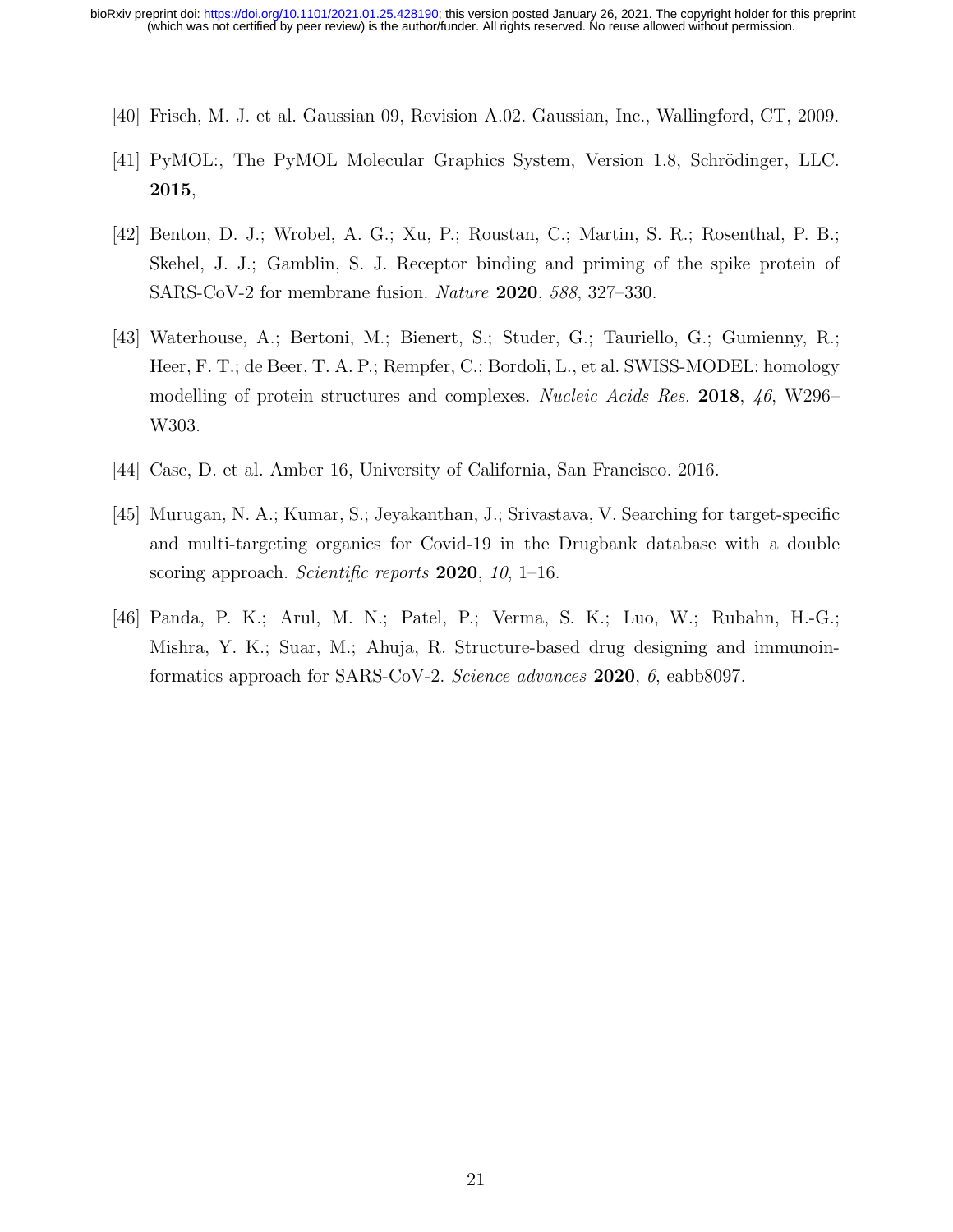

Figure 1: Three dimensional structure the spike protein:hACE-2 complex. The residues that are mutated in B.1.1.7 variant are shown in yellow color.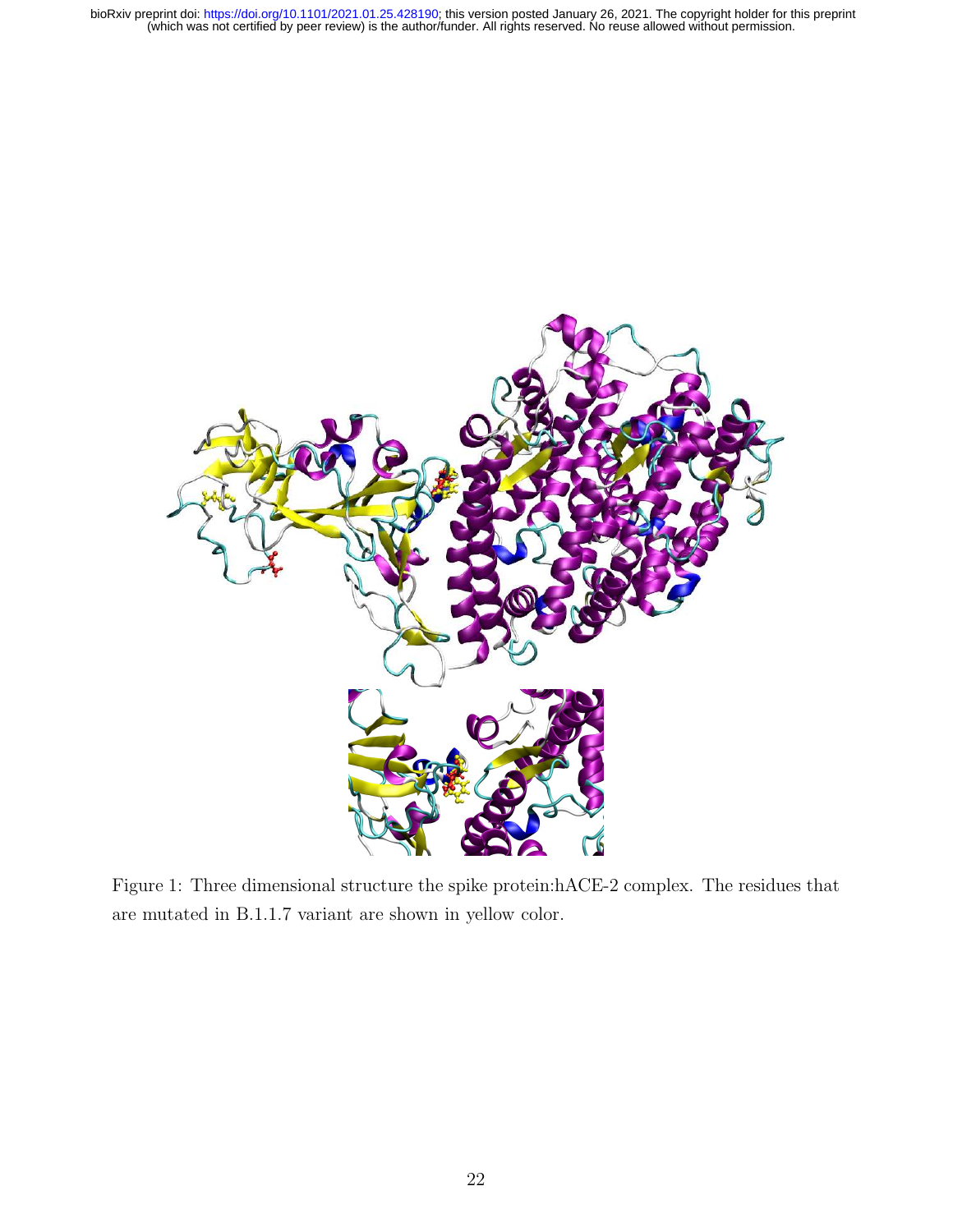

Figure 2: The spike protein residue wise contributions to the binding free energies with ACE-2 receptor. Results are shown for both wild type and B.1.1.7 variants of SARS-CoV-2 in  $(a)$  and the differences between these two values are shown in  $(b)$